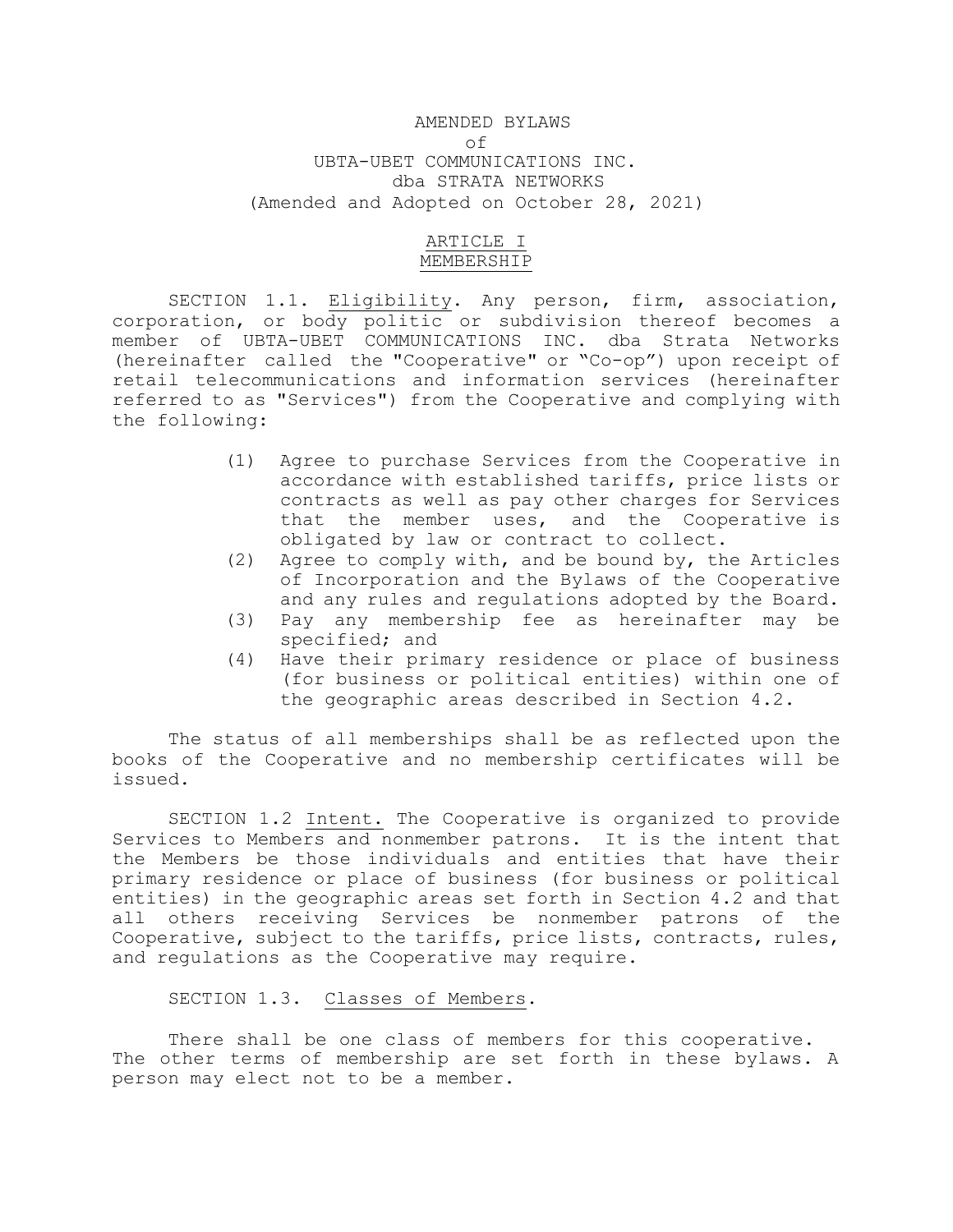### SECTION 1.4 Definition and Classifications.

(a) In addition to the requirements in Section 1.1 the Board will determine under rules of general application the types and amounts of revenue streams, the definition of primary residence, and the types and amounts of patronage that give rise to the privileges and obligations of membership.

(b) Exchange and interexchange carriers who participate with the Cooperative in the providing of Services to members are neither members nor patrons by virtue of division of revenue contracts, settlement or access arrangements and other charges these carriers pay in the providing of Services to their end users. The Board has the authority to determine all questions dealing with member or customer status as well as capital credit allocation issues for other users of the Cooperative's facilities.

(c) Each time sharing or interval ownership premise is considered as a single corporate member. The corporation holding the property will be deemed to hold the membership. The owner of seasonal, recreational, and short-interval rental properties will not be a member.

(d) No member may hold more than one membership in the Cooperative. No membership in the Cooperative shall be transferrable, except on the books of the Cooperative and as provided for in these Bylaws.

(e) Membership for married couples who have a joint account for services will be a joint membership unless the couple requests otherwise and designates who will be the member. All provisions in these bylaws relating to the rights and liabilities of membership shall apply equally with respect to the holders of a joint membership. Without limiting the generality of the foregoing, the following shall apply:

- (1) The presence at a meeting of either or both shall be regarded as the presence of one member and shall constitute a joint waiver of notice of the meeting;
- (2) The vote of either separately or both jointly shall constitute one joint vote;
- (3) A waiver of notice signed by either or both shall constitute a joint waiver;
- (4) Notice to either shall constitute notice to both;
- (5) Expulsion of either shall terminate the joint membership;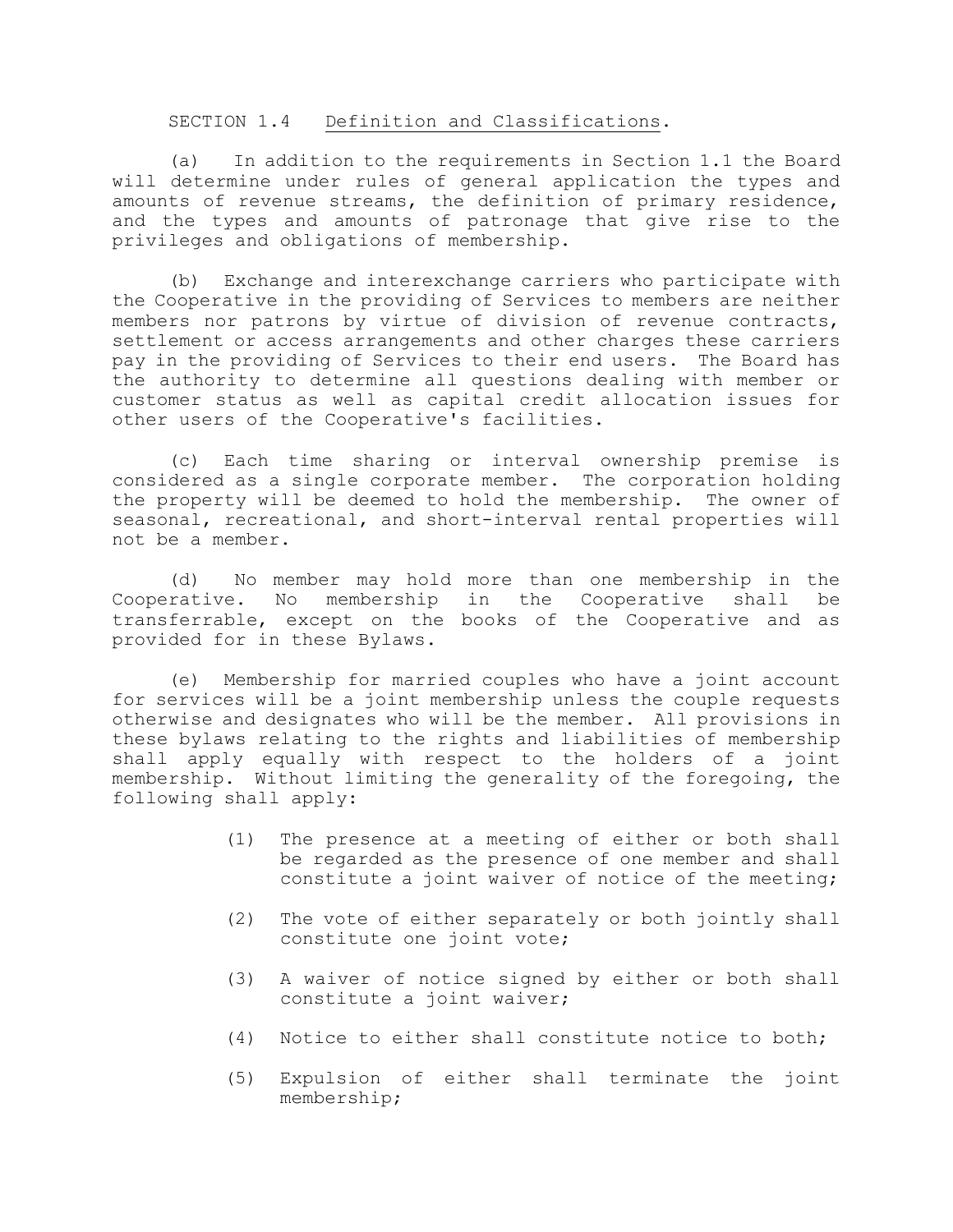- (6) Withdrawal of either shall terminate the joint membership;
- (7) Either, but not both, may be elected or appointed as an officer or board member if individually qualified;
- (8) Upon the death of either spouse who is a party to the joint membership, such membership shall be converted to an individual membership in the name of the survivor. However, the estate of the deceased shall not be released from any debts due the Cooperative;
- (9) The Cooperative is entitled to rely on the representations of either spouse. Both spouses to the joint membership agree to indemnify and hold the Cooperative harmless from actions, conduct, or representations by either spouse and from actions taken by the Cooperative relying on representations of either spouse.
- (10) Any patronage credited to a joint membership will be owned jointly with rights of survivorship by both spouses and the Cooperative is authorized to issue checks for retired patronage in the name of either spouse. Receipt of a patronage payment by one spouse shall be considered receipt of payment by both spouses.
- (11) In the event of a dispute between spouses to a joint membership of which the cooperative is givenwritten notice the spouses will need to resolve theissues in writing or by court order which writing,or order will be provided to the cooperative givingdirection to the cooperative as to the action to betaken by the cooperative on the issue in dispute.If the cooperative incurs any legal fees or costsbecause of the dispute the parties will pay the cooperatives fees and costs, or those fees and costs will be deducted from credited patronage.
- (12) These provisions shall also apply to the successors or assigns of the spouses.

SECTION 1.5. Membership Fees. There will be no membership fee subject to future adjustment as determined by the Board.

SECTION 1.6. Purchase Of Services. Each Member, as soon as Service is available, shall take service from the Cooperative. The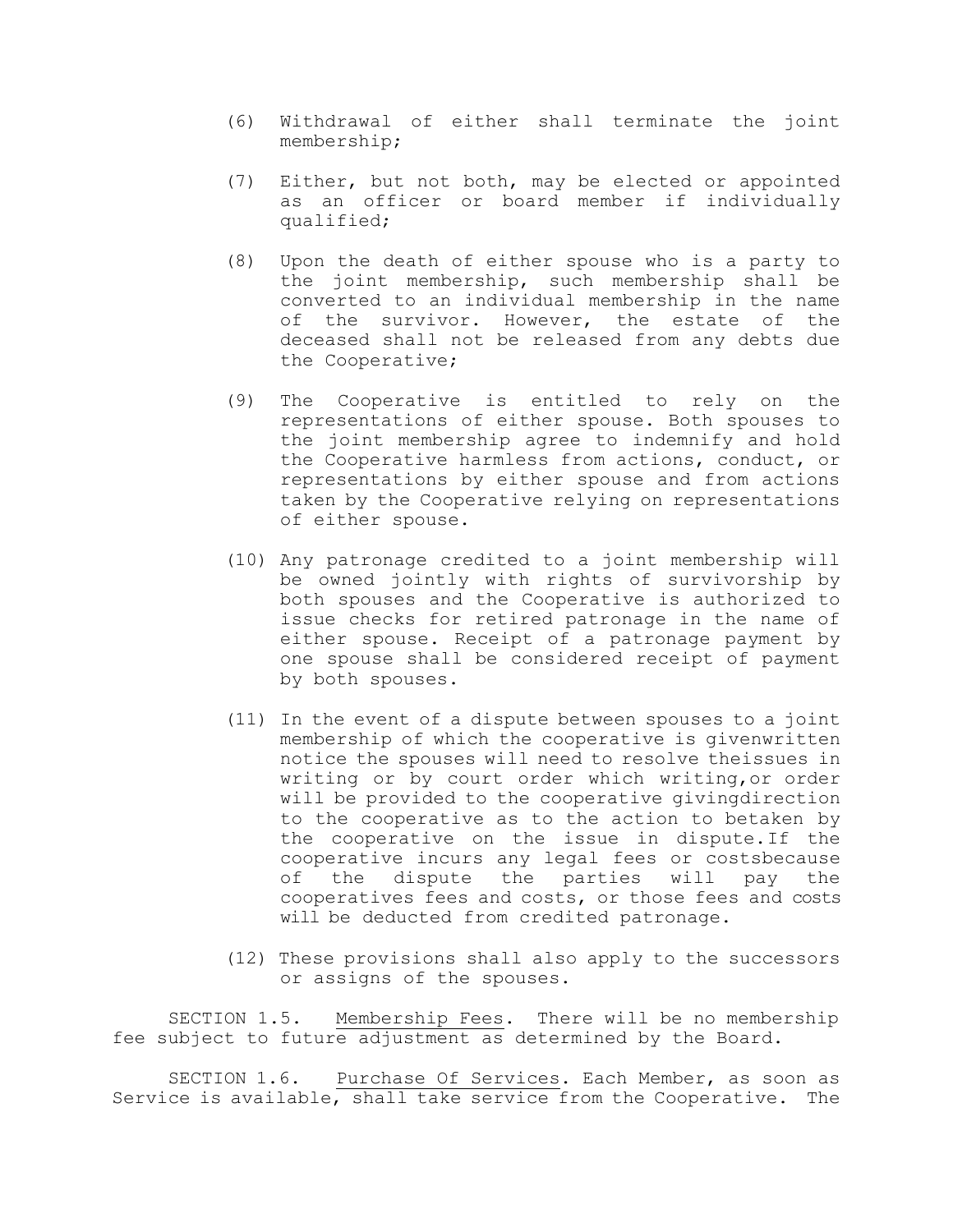member shall pay therefor monthly at rates in accordance with either established tariffs, price lists or contracts as fixed by the Board, or, for the Services rendered by other carriers, at the rates which the Cooperative is obliged to bill and collect by contractual arrangements with other carriers. It is expressly understood that amounts received by the Cooperative for all Services in excess of cost are furnished by members from the moment of receipt as capital, and each member shall be credited with the capital so furnished as provided in these Bylaws. However, the Cooperative is not obligated to furnish such credits for Services which are not billed and collected by the Cooperative, even when such Services are partially rendered over the facilities of the Cooperative. Each member shall pay the above amounts owed by him to the Cooperative as and when the same shall become due and payable.

## SECTION 1.7. Termination Of Membership.

(a) Any member may withdraw from membership upon compliance with such uniform terms and conditions as the Board may prescribe. The Board may, by the affirmative vote of not less than 2/3 of all the members of the Board, expel any member who fails to comply with any of the provisions of the Articles of Incorporation, Bylaws, or rules and regulations adopted by the Board, but only if such member shall have been given written notice by the Cooperative that such failure makes him liable to expulsion and such failure shall have continued for at least ten days after such notice was given. Any expelled member may be reinstated by vote of the Board or by vote of the members at any annual or special meeting.

(b) Upon the withdrawal, death, cessation of service or expulsion of a member, the membership of such member shall thereupon terminate and will be so recorded on the books of the Cooperative. Termination of membership in any manner shall not release a member or his estate from any debts due the Cooperative nor do unpaid bills release a member from his obligations under these Bylaws or rules and regulations approved by the Board.

(c) A person whose membership has terminated may reapply for membership if that person meets the qualifications for membership set forth in these bylaws.

## ARTICLE II

## RIGHTS AND LIABILITIES OF THE COOPERATIVE AND THE MEMBERS

## SECTION 2.1. Service Obligations.

(a) The Cooperative will use reasonable diligence to furnish adequate and dependable Services, but it cannot and does not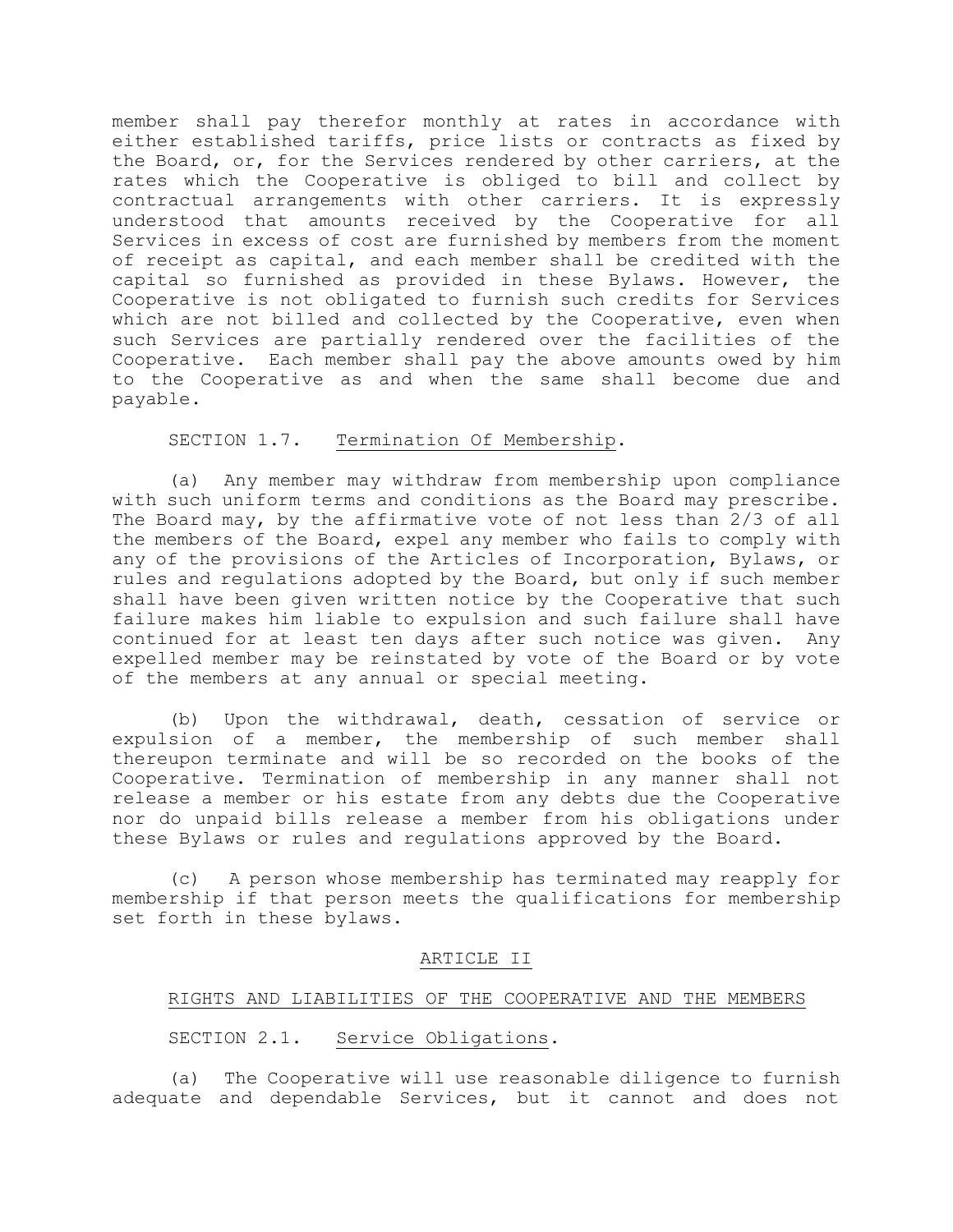guarantee uninterrupted Services nor will it always be able to provide every Service desired by each individual member.

(b) Each member pledges to purchase Services from the Cooperative to the extent that its Services are able to meet the members' needs and are competitively priced.

SECTION 2.2. Cooperation Of the Members In The Extension Of Services. The cooperation of members of the Cooperative is imperative to the successful, efficient, and economical operation of the Cooperative. Members who are receiving or who are requesting Service shall be deemed to have consented to the reasonable use of their real property for rights of way and to construct, operate, maintain, replace or enlarge telephone and/or communications lines, overhead or under-ground, including all conduit, cables, wires, surface testing terminals, markers and other appurtenances under, through, across, and upon any real property or interest therein owned or leased or controlled by said member for the furnishing of Service to said member, or any other member, at no cost to the Cooperative. When requested by the Cooperative, the member does agree to execute any easement or right-of-way contract on a form to be furnished by the Cooperative.

SECTION 2.3. Nonliability For Debts of The Cooperative. The private property of the members shall be exempt from execution or other liability for the debts of the Cooperative and no member shall be liable or responsible for any debts or liabilities of the Cooperative.

SECTION 2.4. Property Interest Of Members. Upon dissolution, after:

- (1) All debts and liabilities of the Cooperative shall have been paid;
- (2) All capital furnished through patronage shall be retired as provided in these bylaws; and
- (3) All membership fees shall have been repaid,

the remaining property and assets of the Cooperative shall be distributed among the members in the proportion which the aggregate patronage of each member bears to the total patronage of all such members on the date of dissolution unless otherwise provided by law.

# ARTICLE III MEETING OF MEMBERS

SECTION 3.1. Annual Meeting. The annual meeting of the members shall be held at a date, time and place within the UintahBasin as selected by the Board and which shall be designated in theNotice of the Meeting, for the purposes of receiving a report on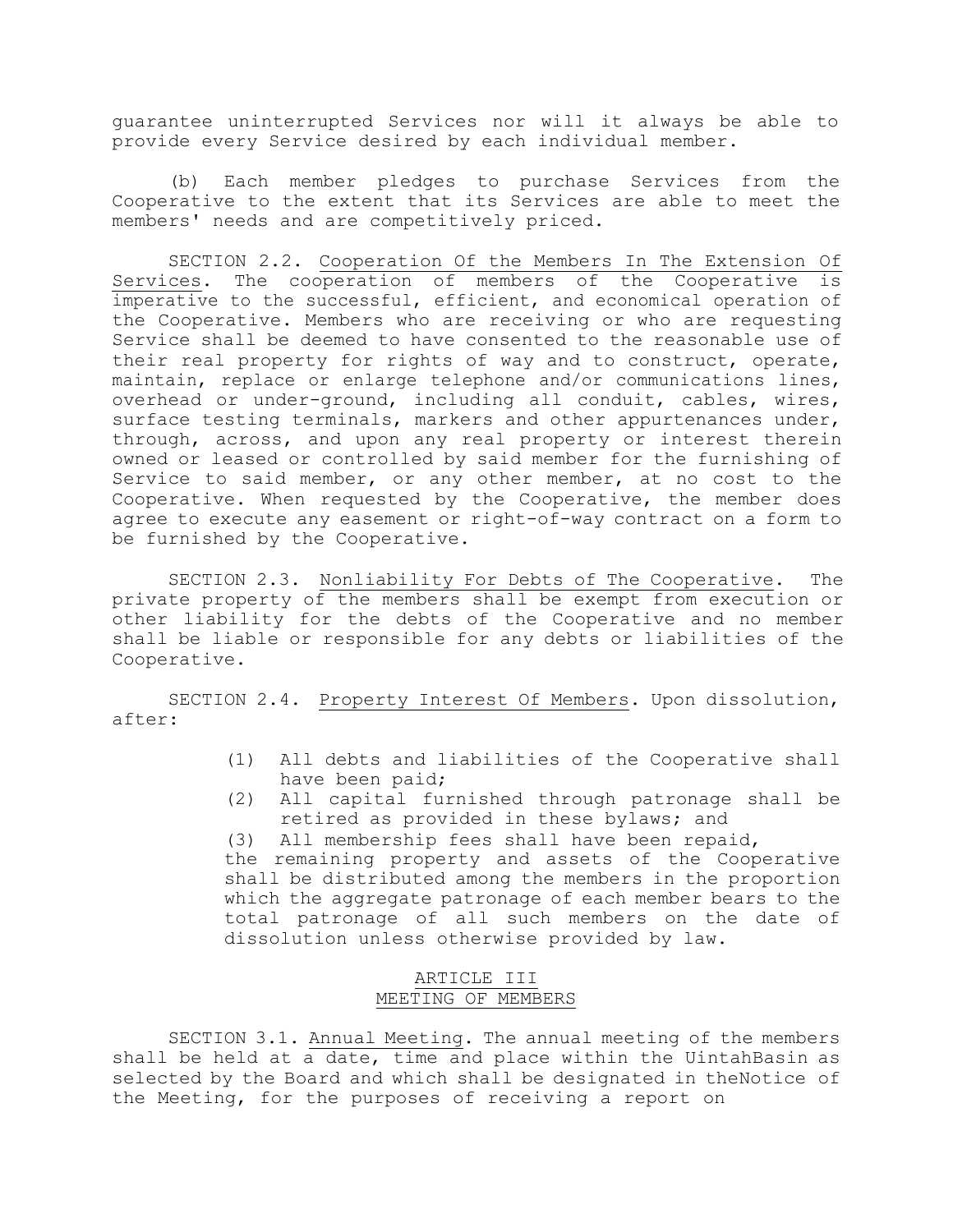the election of directors, passing upon reports for the previous fiscal year and transacting such other business as may come before the meeting. Notice of the date, time and place of the annual meeting and the voting district from which a director will be elected will be given to the members in their monthly billing, or by electronic mail as provided in 3.10 and by publishing in newspaper(s) of general circulation in the Uintah Basin for two weeks. That notice will be given not less than 90 days from the date of the annual meeting. It shall be the responsibility of the Board to make adequate plans and preparations for the annual meeting. The Board may also provide for electronic transmission of the annual meeting to its members. Failure to hold the annual meeting at the designated time shall not work a forfeiture or dissolution of the Cooperative nor affect the validity of any corporate action.

SECTION 3.2. Special Meetings. Special meetings of the members may be called by resolution of the Board, or by ten percent (10%) of all the members, and it shall thereupon be the duty of the secretary to cause notice of such meeting to be given as hereinafter provided. Special meetings of the members may be held at a date, time and place within the Uintah Basin as designated by the Board and shall be specified in the Notice of the special meeting. The Board may also provide for electronic transmission of the special meeting to its members.

SECTION 3.3. Notice of Members' Meetings. Written or printed notice stating the place, day and hour of the meeting and,in case of a special meeting or an annual meeting at which businessrequiring special notice is to be transacted, the purpose or purposes for which the meeting is called, and the notice shall listthe names and voting district of the candidates for directorshipsand if the meeting will be transmitted electronically informationregarding how to access that transmission, shall be delivered notless than ten (10) days before the date of the meeting, either personally or by mail, or by electronic mail at the direction ofthe secretary, or upon a default in duty by the secretary, by thepersons calling the meeting, to each member. If mailed, such notice shall be deemed to be delivered when deposited in the U.S.Mail, addressed to the member at the address appearing on the records of the Cooperative, with postage thereon prepaid. If sentby electronic mail, such notice shall be deemed to be delivered when sent to the electronic mail address which the member has designated to receive notifications as appearing on the records ofthe Cooperative. The incidental or unintended failure of any memberto receive notice of an annual or special meeting of the membersshall not invalidate any action which may be taken by the membersat any such meeting.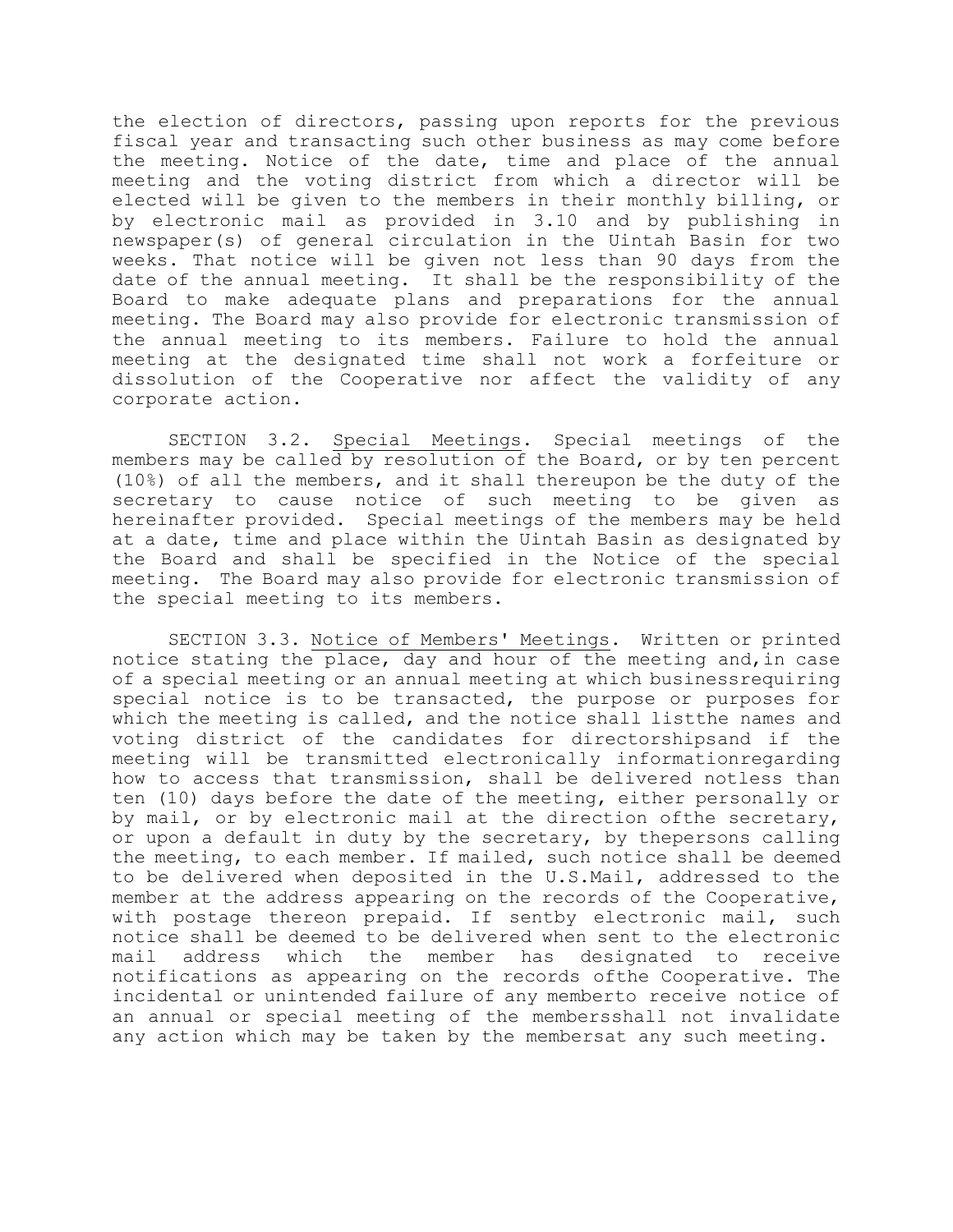### SECTION 3.4. Postponement/Cancellation of a Meeting of the

Members. In the event of inclement weather, the meeting of the members may be postponed by the President. In the event of the occurrence of an event that could adversely impact the health or safety of the members or employees or would violate governmental laws, rules, or regulations the meeting of the members may be postponed, held virtually, or cancelled by the Board. Notice of the adjourned, cancelled, or virtual meeting shall be given by the President in any media of general circulation or broadcast serving the area or by electronic notice to the electronic mail address which the member has designated to receive notifications as appearing on the records of the Cooperative.

SECTION 3.5. Quorum. Business may not be transacted at any meeting of the members unless, there are present in person at least fifty (50) members. If less than a quorum is present at any special meeting, a majority of those present in person may adjournthe meeting to another time and date: provided that, the secretaryshall notify any absent members of the time, date, and place of such adjourned meeting by delivering notice thereof as provided in Section 3.3. If less than a quorum is present at any annual meeting, the results of the director election will be reported andthe reports from the Board and officers will be provided and thenposted online.

SECTION 3.6 Voting on Matters Other Then Electing Directors. Voting on matters that come before the membership at an annual or special meeting will be by secret ballot using electronic methods or such other method or methods as the Board of Directors determine. Only members present, in person, at the meeting may vote on business matters at the annual and special elections. All questions will be decided by the majority of the members at the meeting voting thereon, unless otherwise required by the Articles of Incorporation or these Bylaws. Elections of directors is governed by Article IV.

SECTION 3.7. Requirements on Voting. Each membership shall be entitled to only one (1) vote upon each matter submitted to a vote at any meeting of the members. An entity that is a member (corporation, body, politic, etc.) shall designate or certify in writing the individual that will vote that entities' membership. The Board may set additional policies, methods, procedures, and guidelines regarding voting not inconsistent with these bylaws.

SECTION 3.8. Proxies. Proxy voting will not be allowed at any election.

SECTION 3.9. Order Of Business. The order of business atthe annual meeting of the members, shall be conducted under policies established by the Board and under an agenda essentiallyas follows, except as otherwise determined by the members at such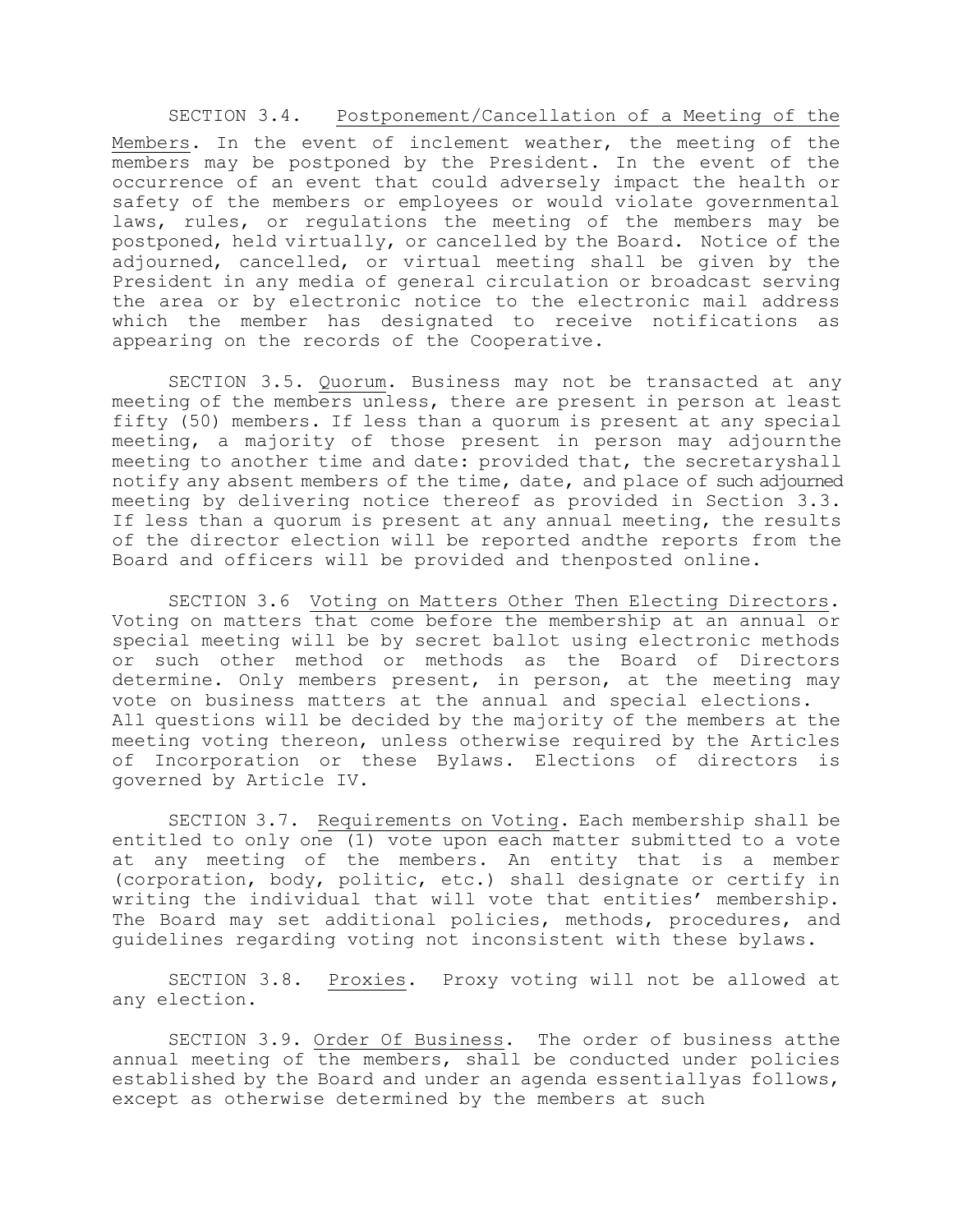- (1) Welcome and report on the number of members present in person in order to determine the existence of a quorum.
- (2) Reading of unapproved minutes of previous meetings of the members and the taking of necessary action thereon unless minutes presented for approval shall have been furnished by a timely mailing or have been distributed at the meeting to all active members present. In such case, the President may entertain a motion from the floor to dispense with the reading of such minutes.
- (3) Presentation and consideration of reports of officers, directors, and committees.
- (4) Report on the election of Directors
- (5) Unfinished business.
- (6) New business.
- (7) Adjournment.

Notwithstanding the foregoing, the Board or the members themselves may, from time to time, establish a different order of business for the purpose of assuring the earlier consideration of an action upon any item of business the transaction of which is necessary or desirable in advance of any other item of business; provided, that no business other than adjournment of the meeting to another time and place may be transacted until and unless the existence of a quorum is first established.

SECTION 3.10 Electronic Notice. Any notice required by these bylaws to be given to a Member may be given by electronic mail. If sent by electronic mail, such notice shall be deemed to be delivered when sent to the electronic mail address which the Member has designated to receive notifications as appearing on the records of the Cooperative.

#### ARTICLE IV

#### BOARD MEMBERS

SECTION 4.1. General Powers. The business and affairs ofthe Cooperative shall be managed by a Board of ten (10) directors which shall exercise all of the powers of the Cooperative exceptsuch as are by law, the Articles of Incorporation, or these Bylawsconferred upon or reserved to the members.

SECTION 4.2. Tenure of Office. Directors shall be elected by a secret ballot when there is competition for the Board seat(s) to be filled. They shall be elected by and from the members to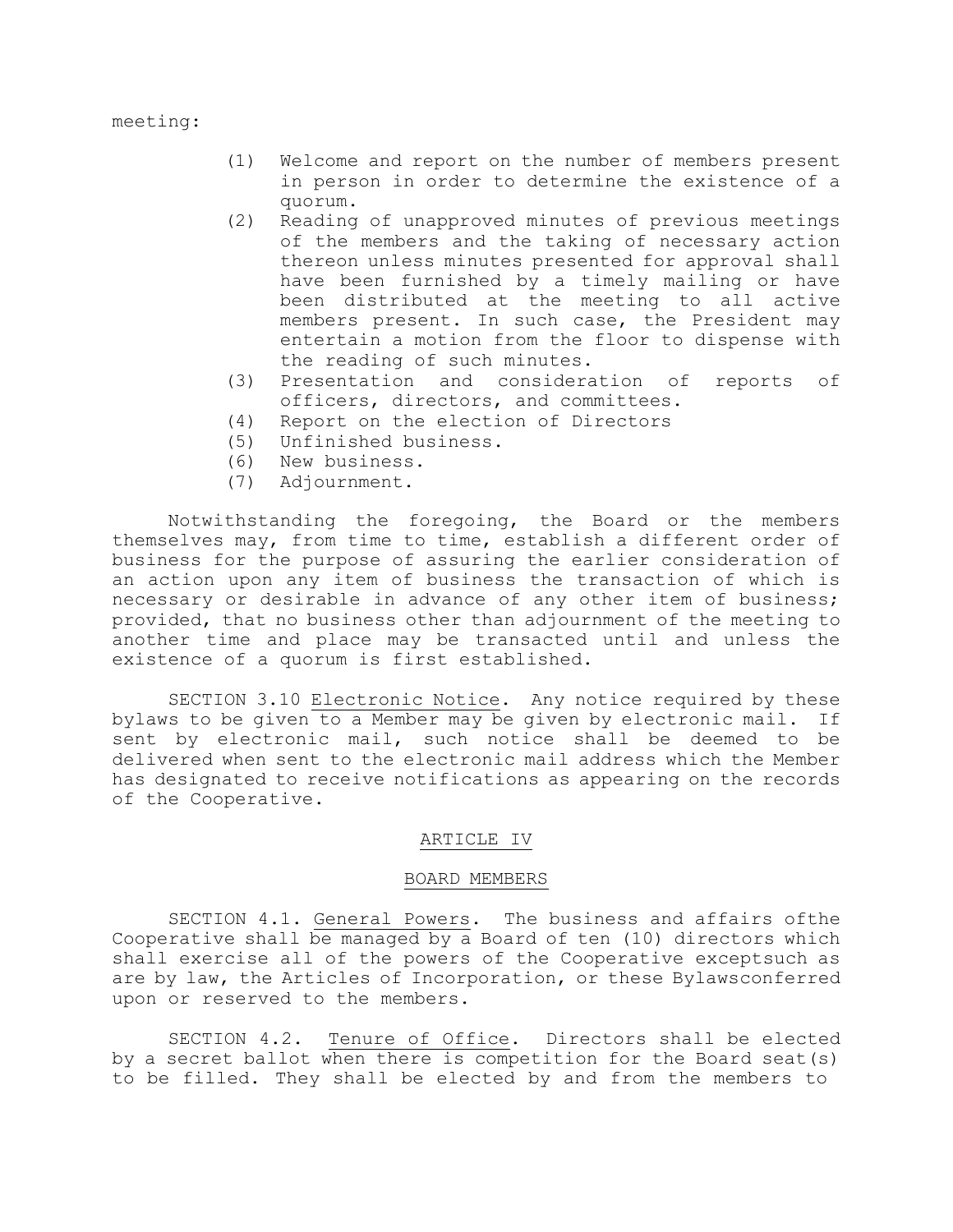serve a three (3) year term, or until their successors shall have been elected and shall have qualified. The terms of the directors shall be staggered to ensure continuity. Directors shall be elected as provided herein.

SECTION 4.3 Voting Districts. The Cooperative is divided into ten (10) geographic service areas (herein referred to as voting districts). One director shall be elected from each voting district. Members shall be eligible to vote for every director.

The geographic areas (voting districts) are described as follows:

1. Lapoint (legal description as on file with the Utah Public Service Commission as of January 1, 2005.)

2. Neola (legal description as on file with

the Utah Public Service Commission as of January 1, 2005)

3. Altamont (legal description as on file with the Utah Public Service Commission as of January 1, 2005.)

4. Tabiona (legal description as on file with the Utah Public Service Commission as of January 1, 2005.)

5. Fruitland (legal description as on file with the Utah Public Service Commission as of January 1, 2005.)

6. Flattop (legal description as on file with the Utah Public Service Commission as of January 1, 2005.)

7. Randlett (legal description as on file with the Utah Public Service Commission as of January 1, 2005.)

8. Roosevelt (legal description as on file with the Utah Public Service Commission as of January 1, 2005.)

9. Duchesne (legal description as on file with the Utah Public Service Commission as of January 1, 2005.)

10. Vernal (legal description as on file with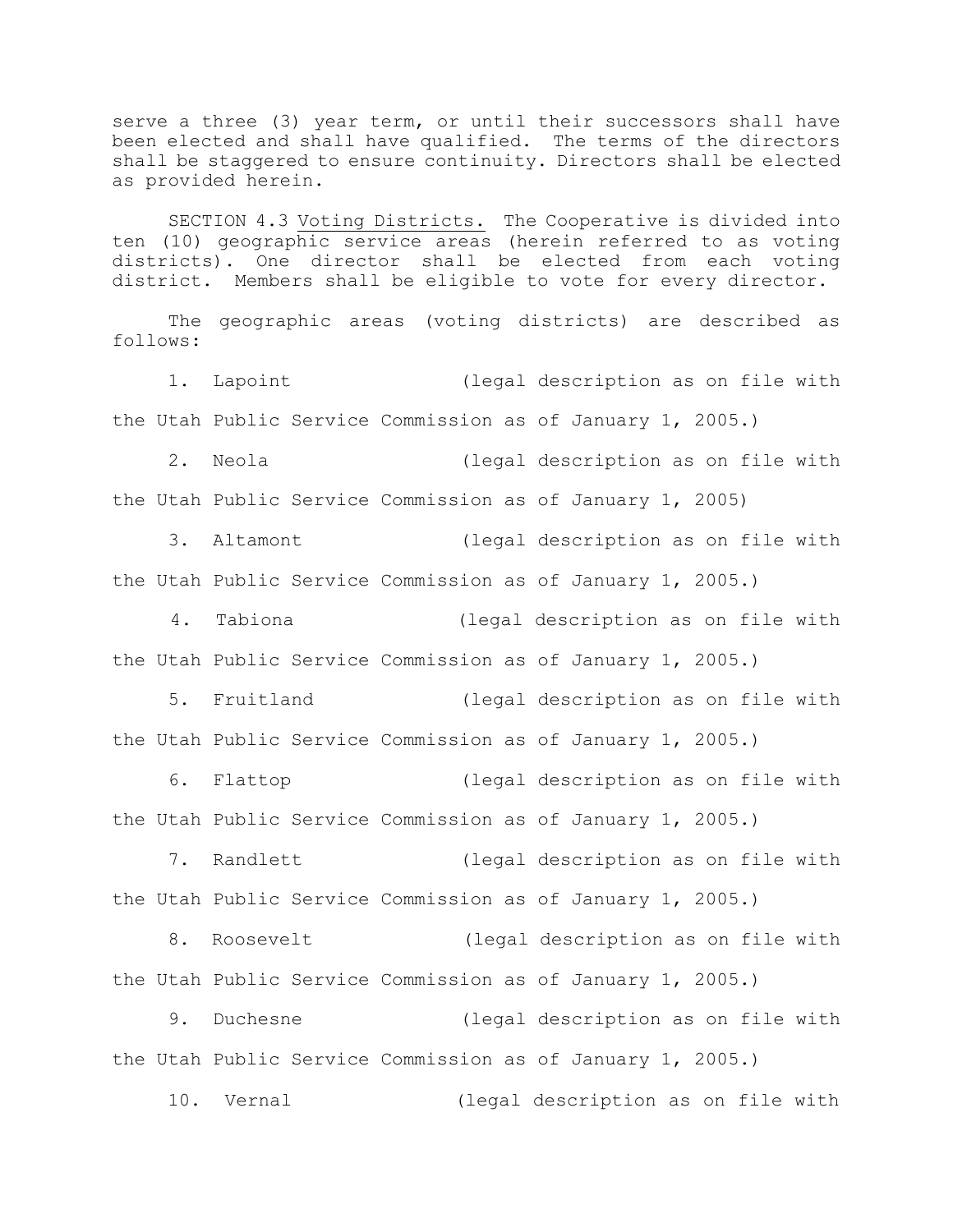the Utah Public Service Commission as of January 1, 2005.)

Attached hereto is a MAP showing the geographic boundaries of each voting district.

SECTION 4.4. Qualifications To Be Elected or Remain a Director. An individual shall be eligible to be elected and remain a director of the Cooperative who:

- (1) Has been a member, receives retail telecommunications and information services ("Services") and resides in the geographic area (voting district) to which he or she is elected for 365 days prior to filing for the position of a director.
- (2) Is NOT an employee of the Cooperative or in any way employed by or financially interested in a competing enterprise or a business engaged in selling communication services or communication supplies or maintaining communication facilities.
- (3) Is NOT closely related to an incumbent director or an employee of the Cooperative. As used here, "closely related" means a person who is related to the principal person by consanguinity or affinity, to the first degree or less – that is, a person who is either a spouse, child, parent, brother, or sister, by blood or in law, of the principal. However, no incumbent director shall lose eligibility to remain a director or to be reelected as a director if he becomes a close relative of another incumbent director or of a Cooperative employee because of a marriage to which he was not a party; neither shall an employee lose eligibility to continue in the employment of the Cooperative if he or she becomes a close relative of a director because of a marriage to which he or she was not a party. The Board may adopt a written policy which will govern the application in practice of this Bylaw section to assure no employee will suffer unjust or unreasonable discrimination because of marital status.
- (4) Is not more than 60 days delinquent on any bill, for services, owed to this cooperative, or any of its subsidiaries, while serving on the Board and to be elected to the Board the candidate shall not have been more than 60 days delinquent on payment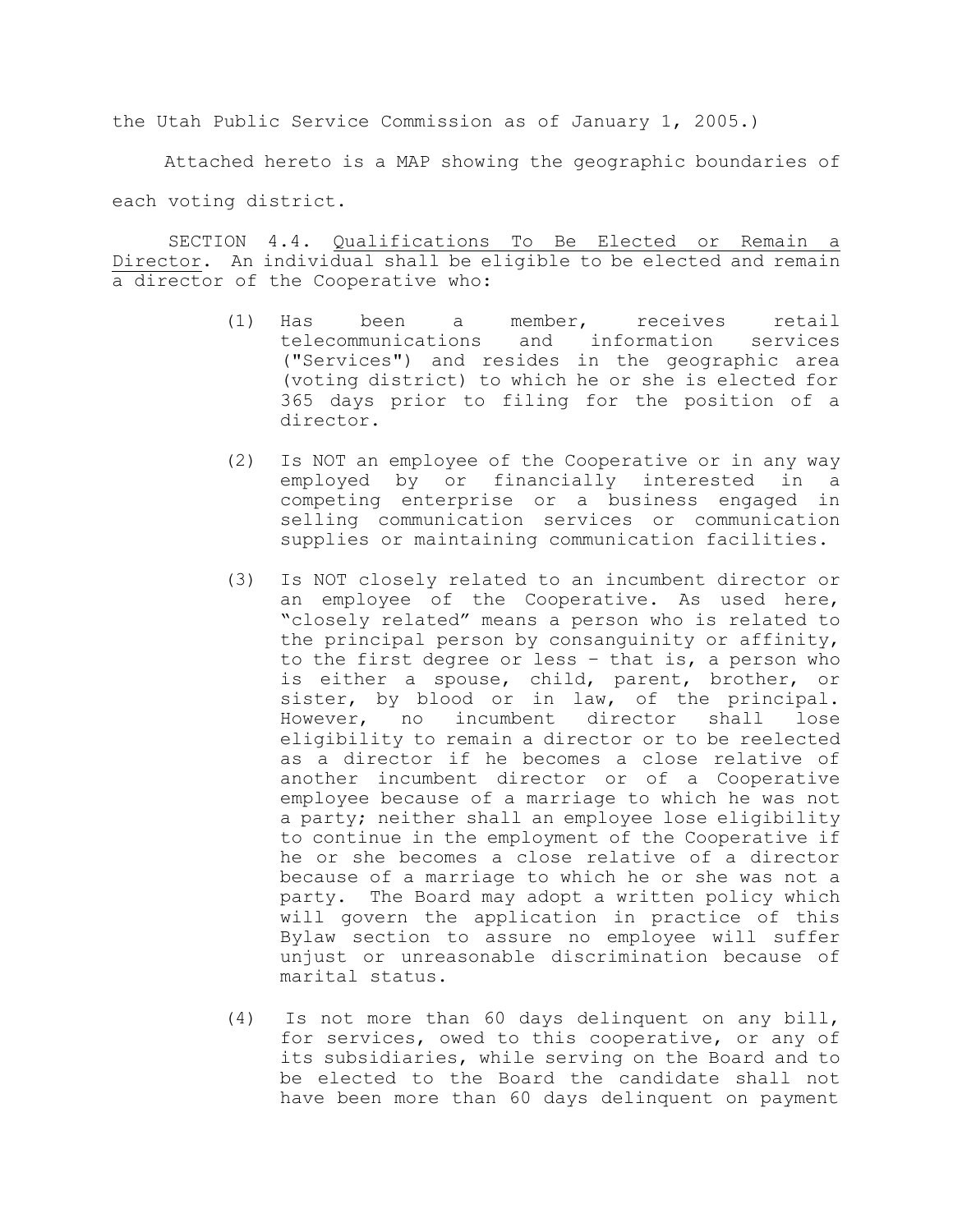for services provided by the cooperative or its subsidiaries for one year prior to applying for a position of director.

(5) Has not been convicted of a felony.

(6) Has not been an employee of the Cooperative or any of its subsidiaries for two years prior to the date of the election for that position as a director.

To remain a director, the director must attend two-thirds (2/3) or more of the regular meetings during each twelve-month period beginning with the month of his/her election and continue to meet the other requirements set forth above. Upon establishment of the fact that a director or nominee is in violation of any of the provisions of this Section, that office shall be deemed vacant.

Nothing in this Section shall affect in any manner whatsoever, the validity of any action taken at any meetings of the Board.

SECTION 4.5 Voting for Directors. The election ofdirectors, will be by secret ballot, using electronic, mail in, online voting methods or a combination thereof or such other methodor methods as the Board determines. Only members may vote at theelections for directors. Each membership shall be entitled to onlyone (1) vote. An entity that is a member (corporation, body, politic, etc.) shall designate or certify in writing the individualthat will vote that entities' membership.

The Board may retain a third party or parties to conduct the elections of directors.

SECTION 4.6. Candidate Process. A member who desires to run for election to the position of a director shall file in writing at the Cooperative office on forms provided by the Cooperative not less than 55 days and not more than 65 days from the date of the annual meeting at which the election for a director will occur for the geographic area (voting District) in which that individual resides.

SECTION 4.7 Primary Elections. If more than two individuals file to run for election from a voting district then the Manager of the Cooperative shall, not less than thirty-five (35) nor morethan fifty (50) days before the date of the annual meeting, schedule a meeting in that voting district or if there are not suitable accommodations in the voting district to hold the primary election then at a place designated by the directors. Thepurpose of that meeting will be for the members of that voting district to elect two (2) individuals to run for the directorshipfrom that voting district and to conduct sueh other business as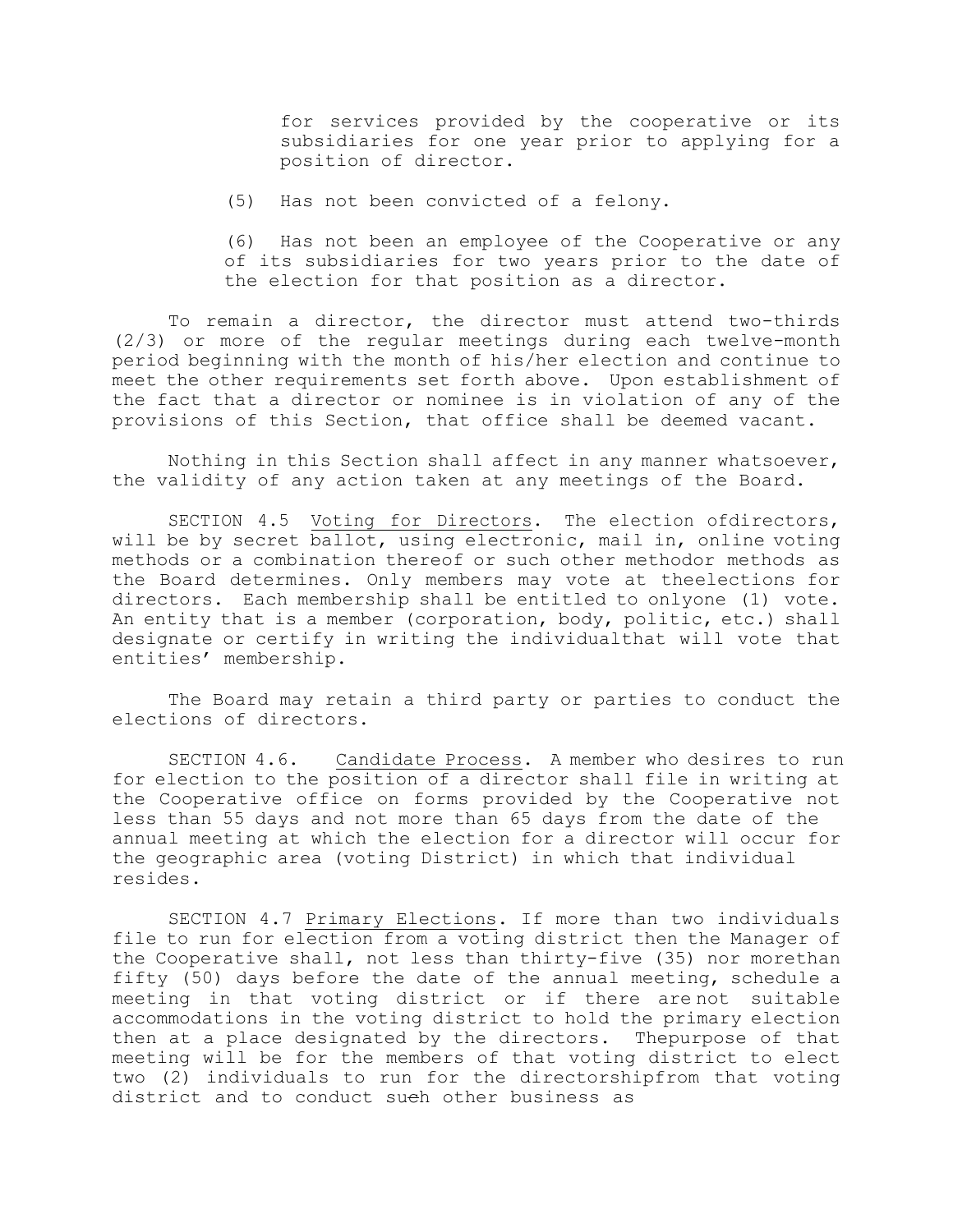may be pertinent to that voting district.

The primary election will be under the direction of the Manager or the Cooperative's attorney. Only members residing in the voting district and present at the primary meeting may vote at that election. The two individuals receiving the two highest number of votes will be the individuals listed on the final ballot.

If the primary meeting cannot be held in person because of an event that could adversely impact the health or safety of the members or employees or would violate governmental laws, rules, or regulations the primary meeting may be held virtually and the primary election conducted online or by mail-in voting or combination thereof as determined by the Board. Dates relating to the annual meeting, director elections and other events impacted by changing the primary meeting may also be adjusted by the Board. Notice of the change in the primary meeting shall be given by the Board in any media of general circulation and by electronic mail to the members residing in the voting district in which the primary meeting was to be held.

In the event two or less members file at the Cooperative office for the position of director then there will not be a primary meeting or primary election and that individual or individuals will be placed on the final ballot.

SECTION 4.8. Election of Directors. The names of the individuals elected at the primary election or if two or less members file at the Cooperative office for the position of director then those individual or individuals shall be placed on the final ballot. Balloting for directors shall be by secret ballot as provided in 4.5. The Board of Directors will schedule the election sufficiently in advance of the date of the annual meeting so that the results can be announced at the annual meeting. The candidate from each voting district from which a director is to be elected receiving the majority of votes cast for that office shall be declared elected as a director. In the event of a tie vote the winner shall be determined by tossing a coin. The result of the election will be announced at the annual meeting or if the annual meeting is postponed the results will be announced by electronic mail to all members.

In the event only one candidate from a voting district file for the position of a director there will not be an election for that position but that candidate from that voting district will be declared elected and become the director from that Voting district as of the date and opening time of the annual meeting.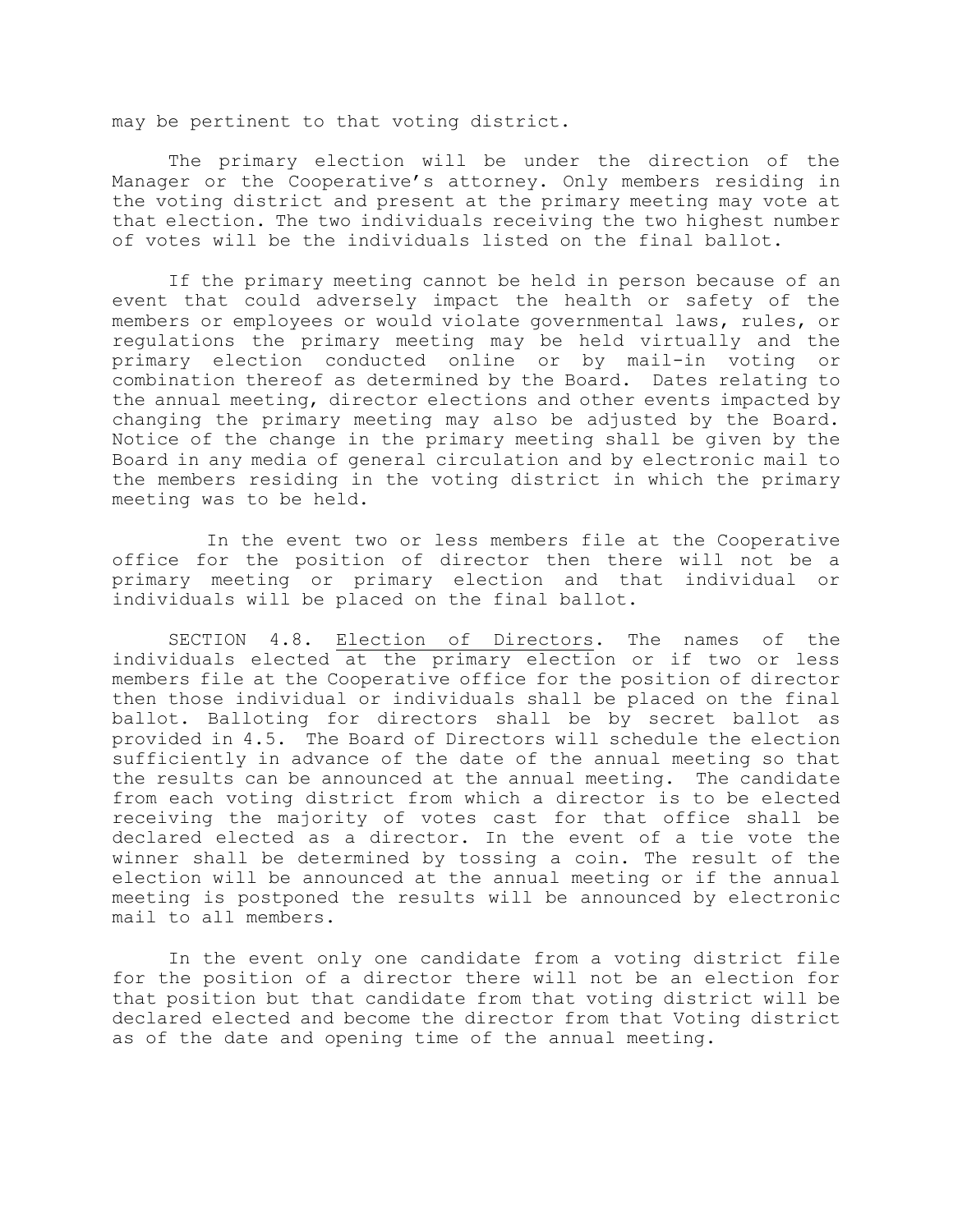SECTION 4.9. Removal Of Board Members by Members and Resignations. Any member may bring charges against a Board member, relating to the duties and responsibilities of that Board member by filing with the secretary such charges in writing together with a petition signed by at least ten (10) percent of the members, and may request the removal of such Board member by reason thereof. Such Board member shall be informed in writing of the charges at least ten (10) days prior to the meeting of the members at which the charges are to be considered and shall have an opportunity at the meeting to be heard in person or by counsel to present evidence in respect to the charges; and the person or persons bringing the charges against him shall have the same opportunity. The question of the removal of such Board member shall be considered and voted upon at the meeting of the members. No director shall be removed from office unless by a vote of twothirds (2/3) of the members present from each voting district.

A director may resign at any time by written notice delivered to the Board of Directors, the president or secretary of the Cooperative. A resignation is effective when the notice is delivered unless the notice specifies a future date. The pending vacancy may be filled before the effective date, but the successor shall not take office until the effective date.

SECTION 4.10. Vacancies. A vacancy occurring in the Board shall be filled by the affirmative vote of a majority of the remaining Board members for the unexpired portion of the term. Any successor must reside in the same Voting district as the vacant directorship and have the same qualifications for office as set forth in Section 4.3 and 4.4.

SECTION 4.11. Compensation. Board members may, as determined by resolutions or policies of the Board, (a) receive a fixed sum for each day or portion thereof spent on Cooperative business, such as attendance at meetings, conferences, and training programs or performing committee assignments when authorized by the Board, (b) be reimbursed for expenses, including spousal expenses, actually and necessarily incurred in carrying out such Cooperative business, or granted a reasonable per diem allowance by the Board in lieu of detailed accounting for some of these expenses, (c) be extended various forms of liability, life, health and accident insurance as well as participation in benefits provided to employees except for benefits based on salary, or be granted a set amount in lieu of receiving some of these benefits.

No Board member shall receive compensation for serving the Cooperative in any other capacity, nor shall any close relative of a Board member receive compensation for serving the Cooperative, (except as an employee as authorized in these Bylaws) unless the payment and amount of compensation shall be specifically authorized by a vote of the members or the service by the Board member or his close relative shall have been certified by the Board as an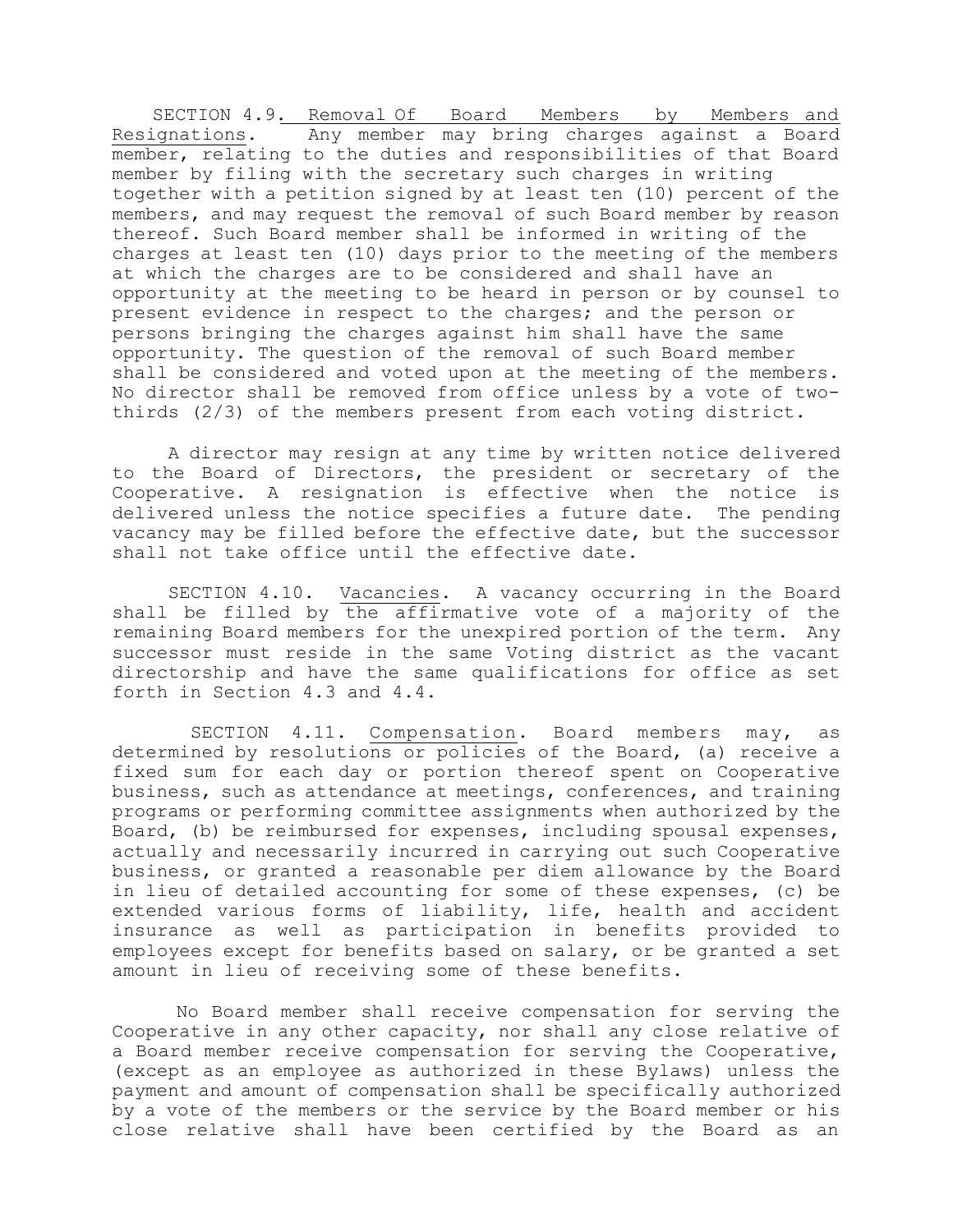emergency measure. For purpose of this section, close relative means parents, husband, wife, brothers, and sisters, by marriage or by adoption, and spouses of any of the foregoing. The written policy adopted by the board on nepotism pursuant to Section 4.3 shall also govern here. This provision does not preclude the payment of actual and necessary expenses incurred by spouses of board members or other individuals who, at the request of the board, assist in public relations and public service programs for the Cooperative or expenses incurred while traveling with Board members as authorized by the policy of the Board.

SECTION 4.12. Rules, Regulations, Rate Schedules and Contracts. The Board of Directors shall have power to make, adopt, amend, abolish and promulgate such rules, regulations, rate classifications, rate schedules, contracts, security deposits and any other types of deposits, payments or charges, including contributions in aid of construction, not inconsistent with law or the Articles of Incorporation or these Bylaws, as it may deem advisable for the management, administration and regulation of the business and affairs of the Cooperative or, cause such to be submitted for any appropriate governmental regulatory approval. Further, the Board of Directors may constitute itself into committees for the purpose of studying and making recommendations to the full Board in the course of its decisional processes.

SECTION 4.13. Accounting Systems and Reports. The Board of Directors shall cause to be established and maintained a complete accounting system of the Cooperative's financial operations and condition, and shall, after the close of each fiscal year, cause to be made a full, complete, and independent audit of the Cooperative's accounts, books and records reflecting financial operations during, and financial condition as of the end of, such year. A full and accurate summary of such audit reports shall be available at the Cooperative office for review by members. The Board may authorize special audits, complete or partial, at any time and for any specified period of time.

SECTION 4.14. Employment Issues. No director is to contact the manager or supervisor regarding the employment of any individual. Any employment issues are to be discussed by board members only in regularly scheduled board meetings.

## ARTICLE V MEETINGS OF THE BOARD

SECTION 5.1. Regular Meetings. A regular meeting of the Board shall be held without notice within 30 days after the annualmeeting of the members. A regular meeting of the Board shall alsobe held monthly (or more often if required) at such time and placeas designated by the Board. Such regular monthly meetings may be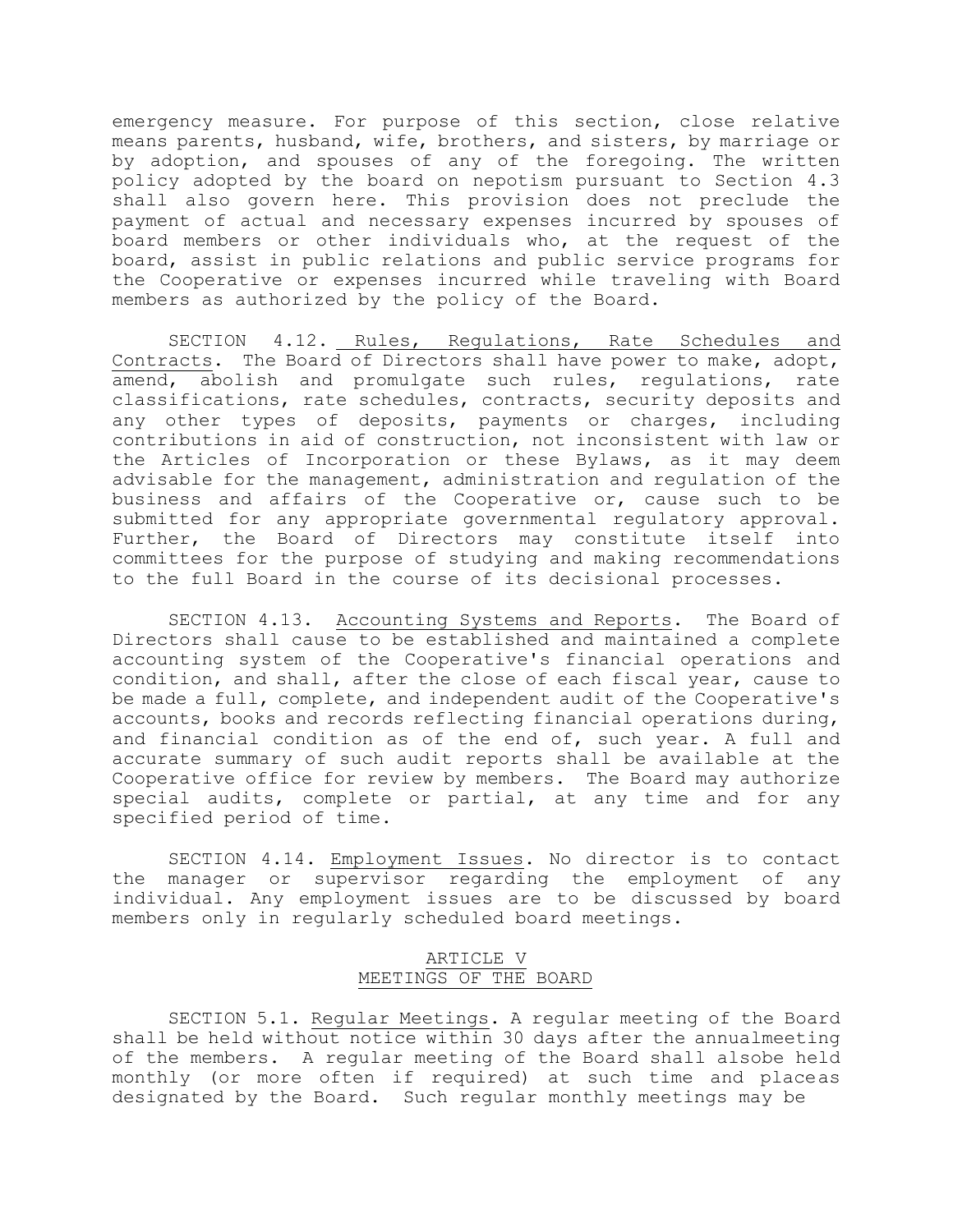held without notice other than such resolution fixing the time and place thereof. Unless specifically prohibited by law, meetings, regular or special, may be conducted through the use of conference telephone or other communications equipment by means of which all persons participating in the meetings can communicate with each other. Such participation will constitute attendance and presence in person at the meeting of the persons so participating.

SECTION 5.2. Special Meetings. Special meetings of the Board may be called by the President or by any three (3) Board members, and it shall thereupon be the duty of the secretary to cause notice of such meeting to be given as hereinafter provided.The president or Board members calling the meeting shall fix thetime and place for the holding of the meeting.

SECTION 5.3. Notice Of Board Meetings. The time, place (or telecommunications conference event) of each regular monthly board meeting shall be set annually by resolution of the Board. The board may from time to time change the date of any monthly regularboard meeting by resolution. The date and purpose of any specialmeeting of the Board shall be delivered to each Board member either personally or by mail or electronic mail, at the direction of the secretary, or upon default in duty by the secretary, by the president or one of the Board members calling the meeting.

SECTION 5.4. Quorum. A majority of the Board shallconstitute a quorum, provided, that if less than such majority ofthe Board is present at said meeting, a majority of the Board present may adjourn the meeting from time to time; and provided further, that the secretary shall notify any absent Board membersof the time and place of such adjourned meeting. The act of a majority of the Board members present and voting at a meeting atwhich a quorum is present shall be the act of the Board, except asotherwise provided in these Bylaws. Board members may not vote byproxy at regular or special Board meetings.

SECTION 5.5. Unanimous Consent in Writing. Unless otherwise prohibited by law, Board actions may be taken without a meeting and without a vote if unanimous consent of the Board is obtained in writing setting forth the action taken, and the writing is signed by all Board members entitled to vote.

### ARTICLE VI

#### OFFICERS

SECTION 6.1. Number and Titles. The officers of the Cooperative shall be a President, Vice President, Secretary, Treasurer, and such other officers as may be determined by the Board from time to time. The offices of secretary and treasurer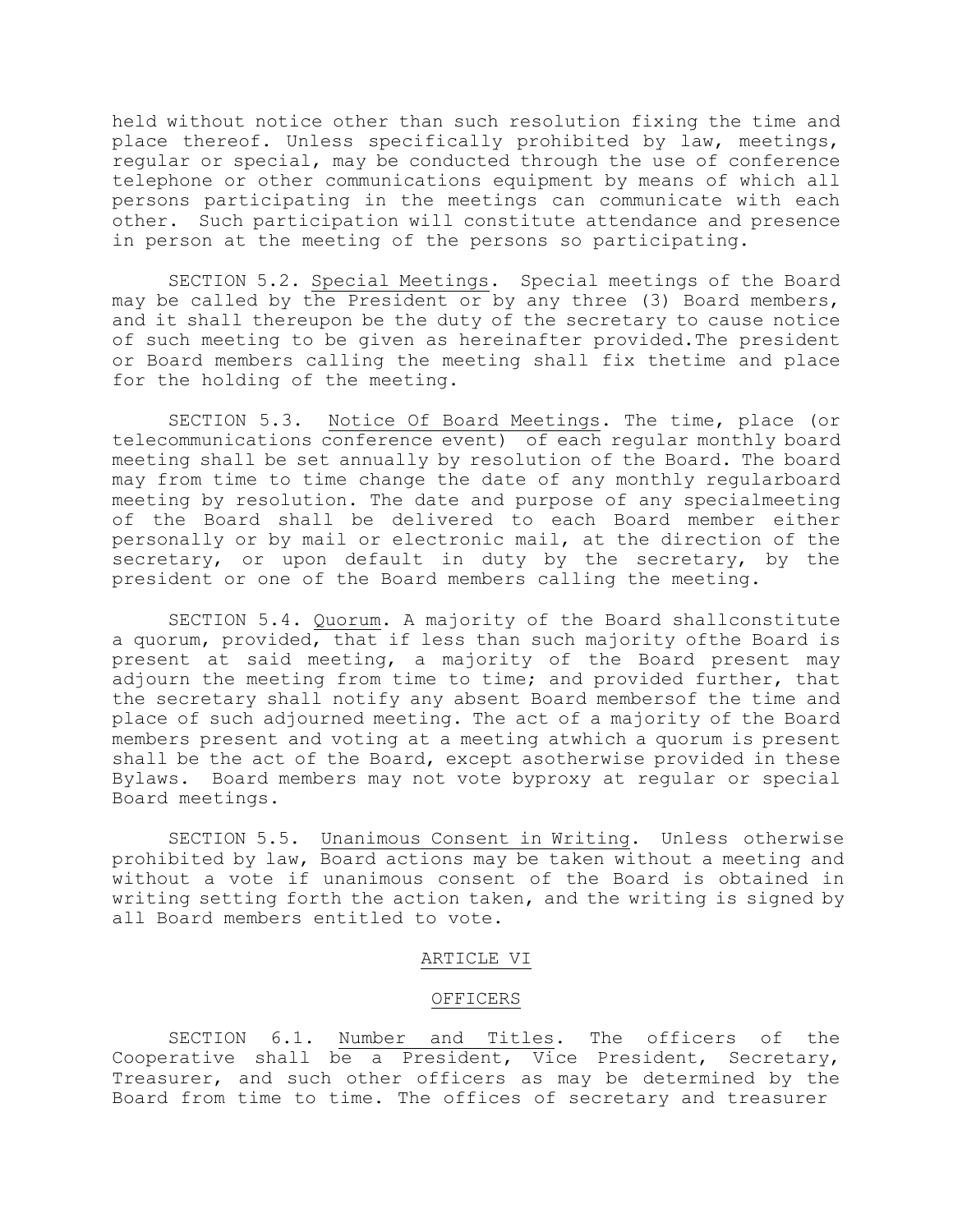may be held by the same person.

SECTION 6.2. Election And Term of Office. The officers shall be elected by ballot, if there is a contest, and if not, byvoice vote or any other method designated by the person presiding.They shall be elected annually by and from the Board, at the firstmeeting of the Board held after the annual meeting of the members.If the election of officers shall not be held at such meeting, suchelection shall be held as soon thereafter as conveniently may be.Each officer shall hold office until the first meeting of the Board following the next succeeding annual meeting of the members, or until a successor shall have been elected and shall have qualified. Except as otherwise provided in these Bylaws, a vacancy in any office shall be filled by the Board for the unexpired portion of the term.

SECTION 6.3. Removal Of Officers and Agents By The Board.Any officer or agent elected or appointed by the Board may be removed by the Board for cause related to the position whenever inits judgment the best interests of the Cooperative will be served thereby. The officer against whom such charges have been brought shall be informed in writing of the charges at least ten (10) days prior to the Board meeting at which the charges are to be considered and shall have an opportunity at the meeting to be heard in person or by counsel and to present evidence in respect of the charges; and the person or persons bringing the charges against him/her shall have the same opportunity.

SECTION 6.4. President. The president shall:

- (1) Be the principal executive officer of the Cooperative and unless otherwise determined by the members or the Board, shall preside at all meetings of the members and the Board;
- (2) Sign any deeds, mortgages, deeds of trust, notes, bonds, contracts, or other instruments authorized by the Board to be executed, except in cases in which the signing and execution thereof shall be expressly delegated by the Board or by these Bylaws to some other officer or agent of the Cooperative, or shall be required by law to be otherwise signed or executed; and
- (3) In general, perform all duties incident to the Office of President and such other duties as may be prescribed by the Board from time to time.

SECTION 6.5. Vice President. In the absence of thepresident, or in the event of his/her inability or refusal to act,the vice president shall perform the duties of the president, andwhen so acting shall have all the powers of and be subject to all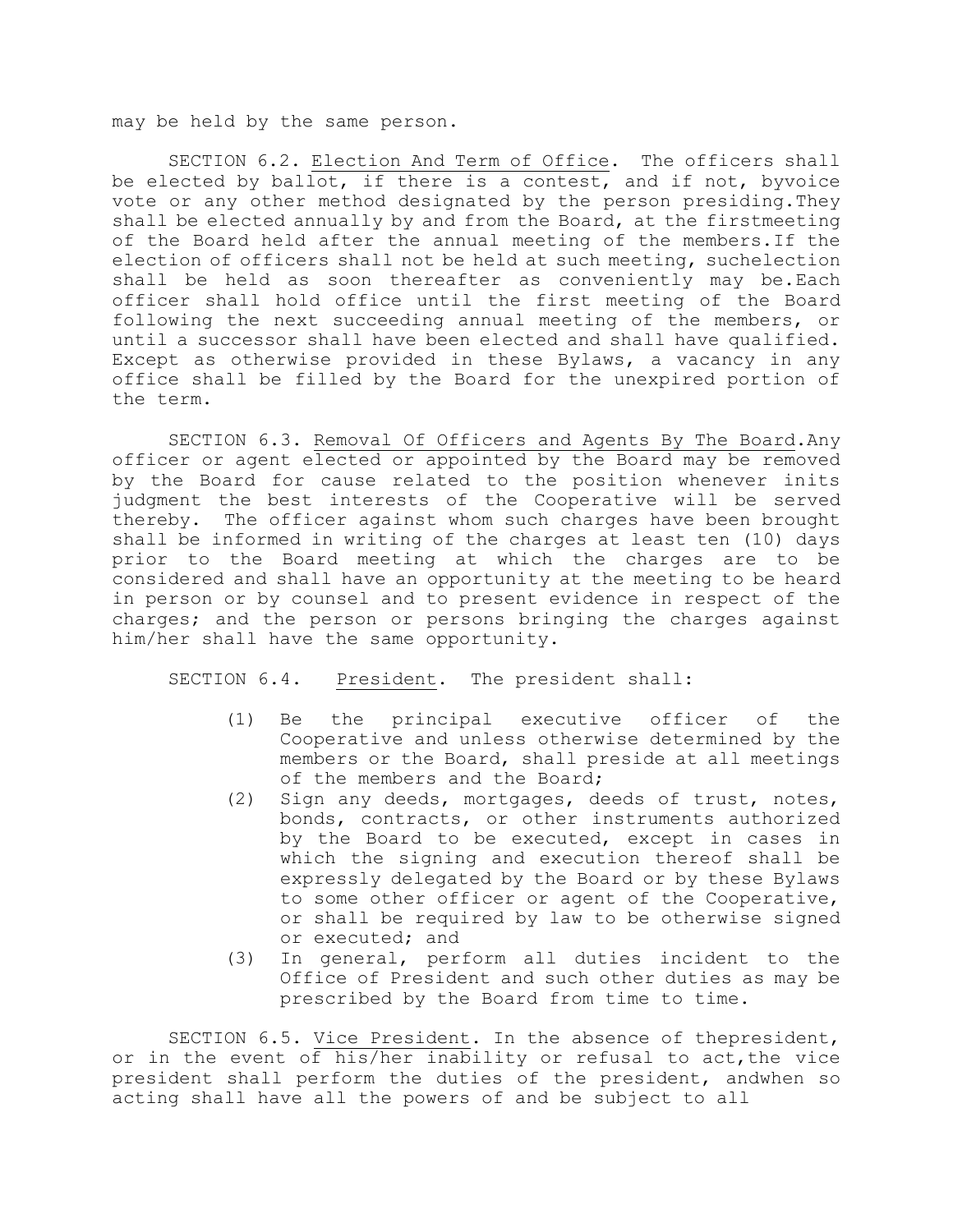the restrictions upon the president. The vice president shall also perform such other duties as from time to time may be assigned to him/her by the Board.

SECTION 6.6. Secretary. The secretary shall be responsible for:

- (1) Keeping the minutes of the meetings of the members and of the board in books or other medium (computer disks etc) prepared for that purpose;
- (2) Seeing that all notices are duly given in accordance with these Bylaws or as required by law;
- (3) The safekeeping of the cooperative books and records and the Seal of the Cooperative and affixing the Seal of the Cooperative to all documents, the execution of which on behalf of the Cooperative under its seal is duly authorized in accordance with the provisions of these Bylaws;
- (4) Keeping a register of the names and post office addresses, and electronic mailing addresses of all members;
- (5) Keeping on file at all times a complete copy of the Articles of Incorporation and Bylaws of the Cooperative containing all amendments thereto and at the expense of the Cooperative, furnishing a copy of these Bylaws and of all amendments thereto to each member when requested; and
- (6) In general performing all duties incident to the Office of Secretary and such other duties as from time to time may be assigned to him/her by the Board.

The secretary shall have authority, with the approval of the Board, to delegate to the manager the authority to appoint employees of the Cooperative to actually carry out the responsibilities set forth in this Section;

SECTION 6.7. Treasurer. The treasurer shall be responsible for:

- (1) Custody of all funds and securities of the Cooperative;
- (2) The receipt of and the issuance of receipts for all monies due and payable to the Cooperative and for the deposit of all such monies in the name of the Cooperative in such bank or banks as shall be selected in accordance with the provisions of these Bylaws; and
- (3) The general performance of all the duties incident to the Office of Treasurer and such other duties as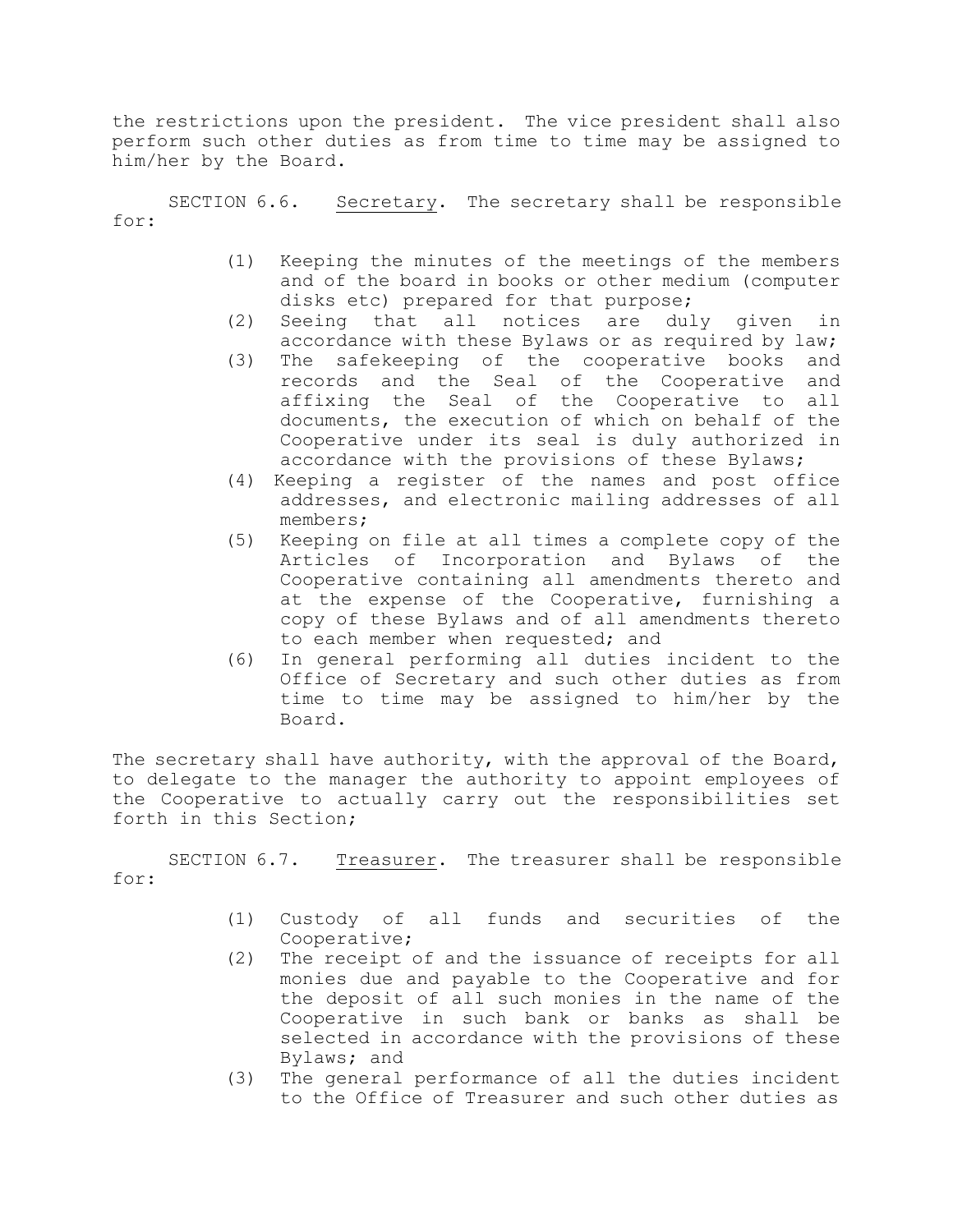from time to time may be assigned to him/her by the Board; provided, however, with respect to the duties and responsibilities of the treasurer, the Cooperative shall indemnify and hold the treasurer harmless against any and all losses, claims and/or damages which may be asserted against the treasurer, in his/her official capacity, unless such claim is a result of an act personally committed or omitted by the treasurer resulting in loss to the Cooperative.

The treasurer shall have authority, with the approval of the Board, to delegate to the general manager the authority to appoint employees of the Cooperative to actually carry out the responsibilities set forth in this Section;

SECTION 6.8. Manager/Chief Executive Officer. The Board shall appoint a Manager/CEO, who may be, but shall not be requiredto be, a member of the Cooperative. The Manager/CEO shall performsuch duties as the Board may from time to time require and shallhave authority as the Board may from time-to-time vest in him/her.

SECTION 6.9. Reports. The officers of the Cooperative shall submit, at each annual meeting of the members, reports covering the business of the Cooperative for the previous fiscal year. Such reports shall set forth the condition of the Cooperative at the close of such fiscal year.

## ARTICLE VII

## INDEMNIFICATION OF OFFICERS, BOARD MEMBERS, EMPLOYEES AND AGENTS

SECTION 7.1. Scope Of Indemnification. The Cooperative shall indemnify any person who was or is a party, or is threatenedto be made a party to any threatened, pending, or completed action, suit or proceeding, whether civil, criminal, administrative or investigative (other than an action by, or in the right of the Cooperative) by reason of the fact that such person is or was a board member, officer, employee or agent of the Cooperative or who is or was serving at the request of the Cooperative as a board member, officer, employee or agent of another cooperative, association, corporation, partnership, joint venture, trust or other enterprise, against expenses (including attorney's fees) adjustments, fines and amounts paid in settlement) actually and reasonably incurred by such person in connection with such action, suit or proceeding; provided such person acted in good faith and in a manner such person reasonably believed to be in, or not opposed to, the best interests of the Cooperative, and, with respect to any criminal action or proceeding, had no reasonable cause to believe the conduct of such person was unlawful. The termination of any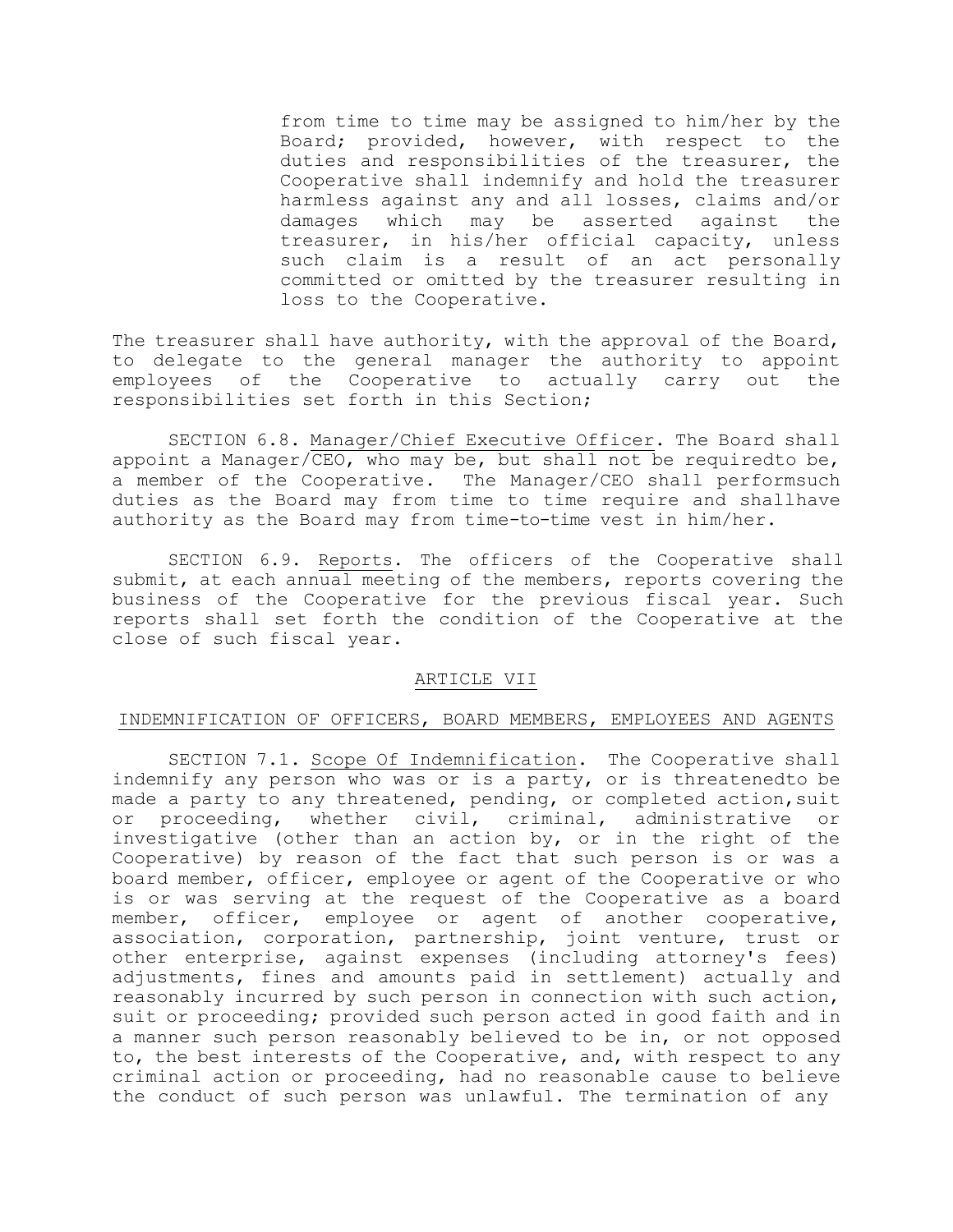action, suit or proceeding by judgment, order, settlement, conviction, or upon pleas of nolo contendere or its equivalent, shall not, of itself, create a presumption that the person did not act in good faith and in a manner which such person reasonably believed to be in, or not opposed to, the best interests of the Cooperative, and, with respect to any criminal action or proceeding, had reasonable cause to believe that the conduct of such person was not unlawful.

SECTION 7.2. Indemnification For Good Faith Action. The Cooperative shall indemnify any person who was or is a party, or is threatened to be made a party to, any threatened, pending or completed action or suit by, or in the right of, the Cooperative to procure a judgment in its favor by reason of the fact that such person is, or was, a board member, officer, employee or agent of the Cooperative, or is, or was, serving at the request of the Cooperative as a board member, officer, employee or agent of another cooperative, association, corporation, partnership, joint venture, trust or other enterprise, against expenses (including attorney's fees) actually and reasonably incurred by such person in connection with the defense or settlement of such action or suit, if such person acted in good faith, and in a manner such person reasonably believed to be in or not opposed to the best interests of the Cooperative. No indemnification shall be made in respect of any claim, issue or matter as to which such person shall have been adjudged to be liable for negligence or misconduct in the performance of the duty of such person to the Cooperative, unless, and only to the extent that the Court in which such action or suit was brought shall determine upon application that, despite the adjudication of liability, but in view of all the circumstances of the case, such person is fairly and reasonably entitled to indemnity of such expenses as the court shall deem proper.

SECTION 7.3. Cost Of Defense Indemnified. To the extent that a board member, officer, employee, or agent of the Cooperativehas been successful, on the merits or otherwise, in the defense ofany action, suit or proceeding referred to in Sections 7.1 and 7.2,in defense of any claim, issue or matter therein, such person shallbe indemnified against expenses (including attorney's fees) actually and reasonably incurred by such person in connection therewith.

SECTION 7.4. Amount of Indemnification. Any indemnification under Sections 7.1 and  $\overline{7.2}$  (unless ordered by a court) shall be made by the Cooperative only as authorized in the specific case, upon a determination that indemnification of the board member, officer, employee, or agent is proper in the circumstances becausesuch person has met the applicable standard of conduct set forth in Sections 7.1 and 7.2. Such determination shall be made: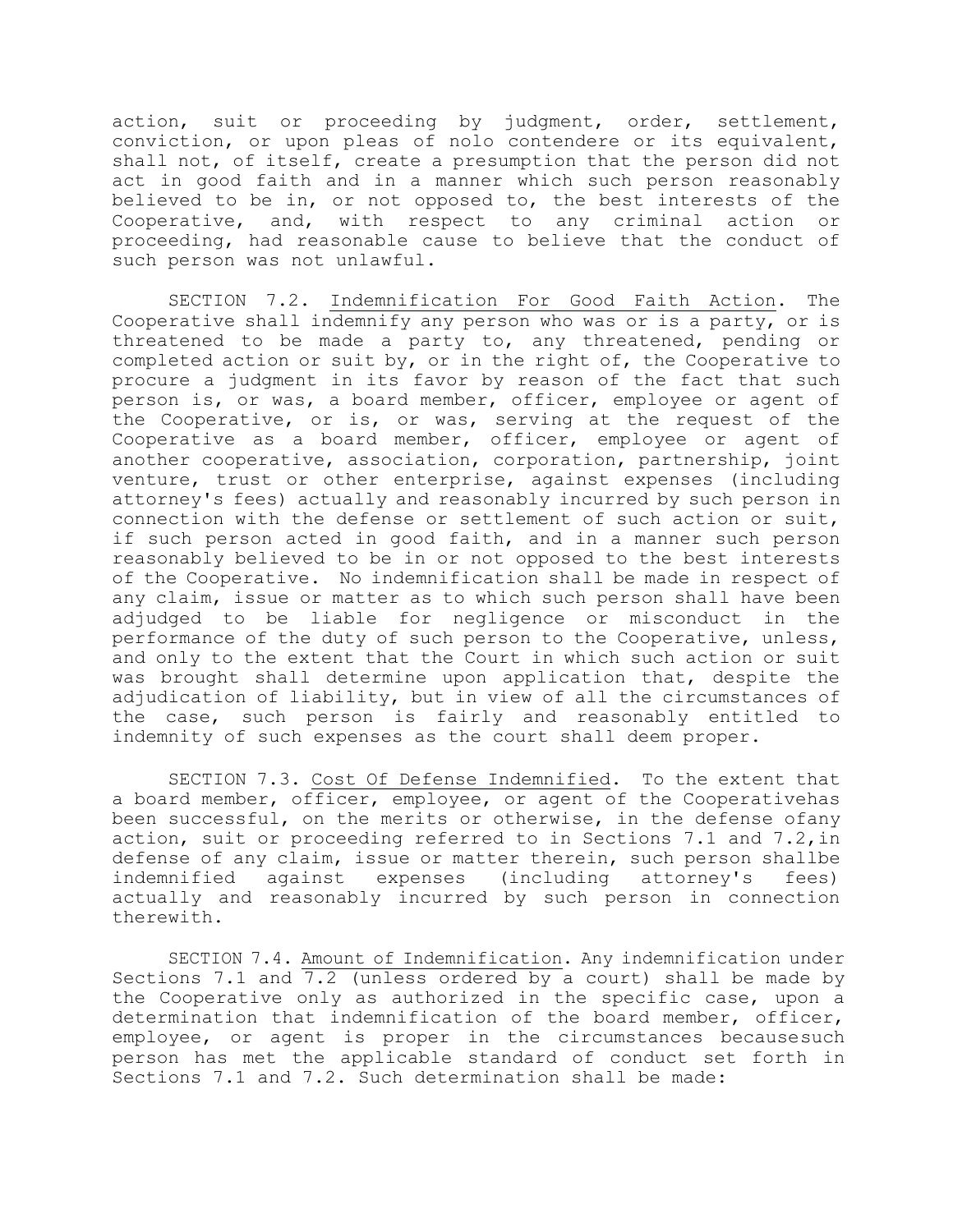- (1) By the board by a majority vote of a quorum consisting of board members who were not parties to such action, suit, or proceedings; or
- (2) If such a quorum is not obtainable, or even if obtainable, if a quorum of disinterested board members so directs, by independent legal counsel in a written opinion; or
- (3) By the members.

SECTION 7.5. Expenses Advanced. Expenses incurred indefending a civil or criminal action, suit or proceeding may be paid by the Cooperative in advance of the final disposition of suchaction, suit or proceeding, as authorized by the board in the specific case, upon receipt of a firm commitment by or on behalf ofthe board member, officer, employee or agent to repay such amount,unless it shall ultimately be determined that he is entitled to beindemnified by the Cooperative as authorized in this Article.

SECTION 7.6. Rights Of Persons Indemnified. The indemnification provided by this Article shall not be deemed exclusive of any other rights, including the provisions of Utah Code Ann. Section 16-6a-901 et seq, (as amended) to which those seeking indemnification may be entitled under any bylaw, agreement, vote of members or disinterested board members, or otherwise, both as to action in his official capacity and as to action in another capacity while holding such office, and shall continue as to a person who has ceased to be a board member, officer, employee or agent, and shall inure to the benefit of the heirs, executors and administrators of such a person.

SECTION 7.7. Insurance Coverage. The Cooperative shall purchase and maintain insurance on behalf of any person who is or was a board member, officer, employee or agent of the Cooperative, or who is or was serving at the request of the Cooperative as a board member, officer, employee or agent of another cooperative, association, corporation, partnership, joint venture, trust or other enterprise, against any liability asserted against such person and incurred by such person in any such capacity, or arising out of the status of such person as such, whether or not the Cooperative would have the power to indemnify such person against such liability under the provisions of this Article.

## ARTICLE VIII

## NON-PROFIT OPERATION

SECTION 8.1. Interest Or Dividends on Capital Prohibited.The Cooperative shall at all times be operated on a cooperative nonprofit basis for the mutual benefit of its members. No interest or dividends shall be paid or payable by the Cooperative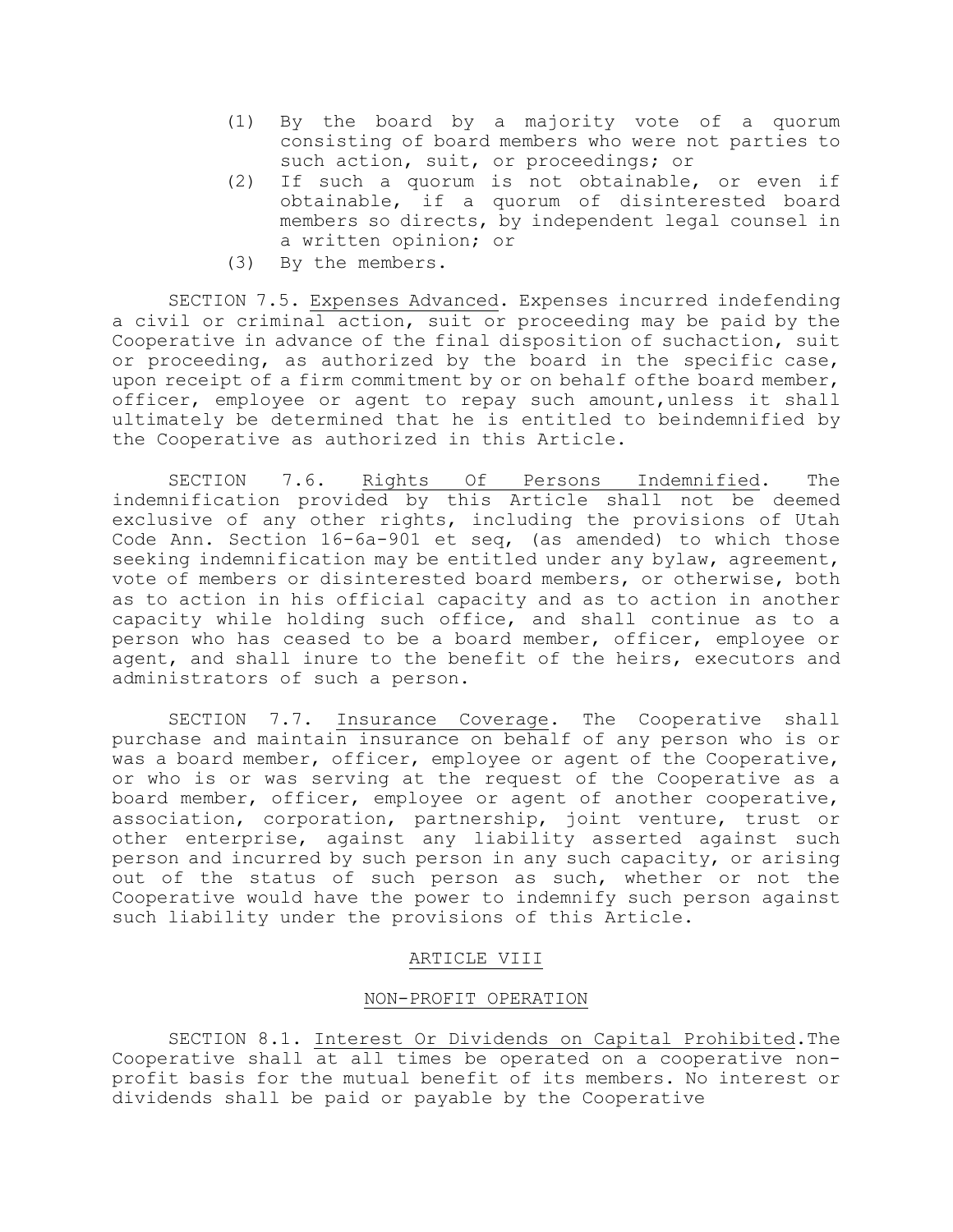on any capital furnished by its members.

SECTION 8.2. Patronage Capital in Connection with Furnishing Telecommunications and Information Services. In the furnishing of services, the Cooperative's operations shall be so conducted that all members will, through their patronage, furnish capital for the Cooperative. In order to induce patronage and to ensure that the Cooperative will be operated on a non-profit basis, the Cooperative is obligated to account on a patronage basis to all its members for all amounts received and receivable from the furnishing of services in excess of operating costs and expenses properly chargeable against the furnishing of such services. All such amounts in excess of operating costs and expenses for services at the momentof receipt by the Cooperative are received with the understandingthat they are furnished by the members as capital. The Cooperativeis obligated to pay by credits to a capital account for each memberall such amounts in excess of operating costs and expenses. The books and records of the Cooperative shall be set up and kept in such manner that at the end of each fiscal year the amount of capital, if any, so furnished by each member for services is clearly reflected and credited in an appropriate record to the capital account of each member, and the Cooperative shall, within a reasonable time after the close of the fiscal year, notify each member of the amount of capital so credited to his account; provided that individual notice of such amounts furnished by eachmember shall not be required if the Cooperative notified all members of the aggregate amount of such excess from services and provides a clear explanation of how each member may compute and determine the specific amounts of capital so credited to the member's account. All such amounts credited to the capital accountof any member shall have the same status as though it had been paidto the member in cash in pursuance of a legal obligation to do soand the member had then furnished the Cooperative corresponding amounts for capital.

The Cooperative shall also allocate profits and losses to its members who take services from its solely owned LLC (Uintah Basin Electronic Telecommunications LLC) on the same basis and terms as set forth in this Section 8.2.

All other non-operating margins, except those derived from furnishing goods and services other than telecommunications and information services, shall, insofar as permitted by law, be used to offset any losses during the current or any prior fiscal year and, to the extent not needed for that purpose, either:

> (1) Allocated to its members on a patronage basis and any amount so allocated shall be included as part of the capital to be allocated to the accounts of the members in an equitable manner as approved by the Board, or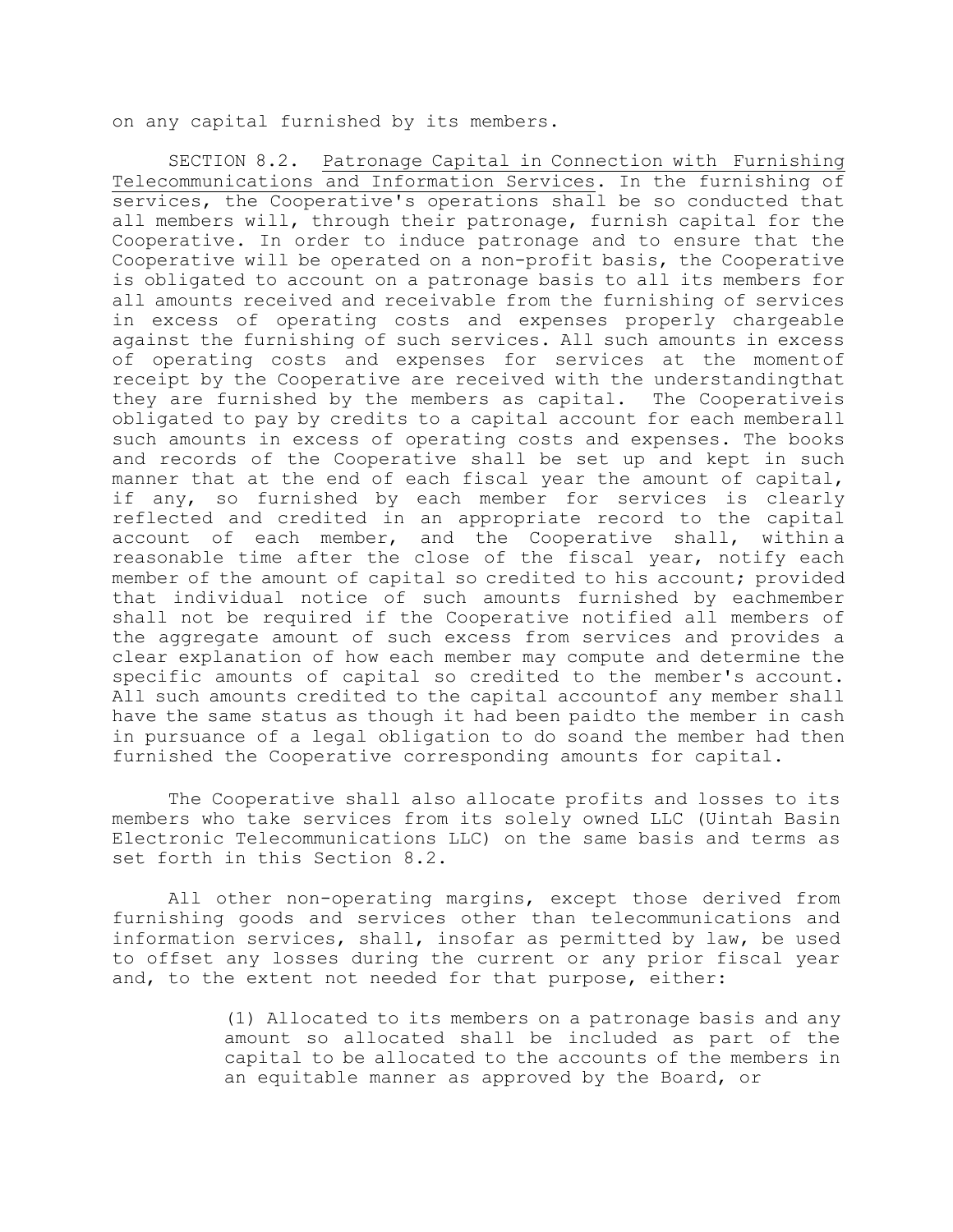(2) Used to establish and maintain one or more nonoperating margin reserves not assignable to patrons or members prior to dissolution of the Cooperative.

SECTION 8.3 Dissolution-Liquidation. In the event of dissolution or liquidation of the Cooperative, after all outstanding indebtedness of the Cooperative shall have been paid, the outstanding capital credits shall be retired without priority on a pro rata basis before any payments are made on account of property rights of members.

Section 8.4 Retirement of Capital Credits. If, at any time prior to dissolution or liquidation, the Board shall determine that the financial condition of the Cooperative will not be impaired thereby, the capital then credited to members' accounts may be retired in full or in part. All such allocations and retirements of capital shall be made by such method or basis, including as a credit to the member's accounts for past or future service, in such order and with such priority as the Board of Directors, in its discretion, determines to be in the best interest of the Co-op and its members.

SECTION 8.5 Assignment. Capital credited to the account of each member shall be assignable only on the books of the Cooperative, pursuant to written instructions from the assignor and only to successors in interest, or successors in occupancy, in allor in a part of such members' premises served by the Cooperative unless the Board, acting under policies of general application, shall authorize other types of assignments. Members at any time may assign their capital credits back to the Cooperative and the Cooperative is authorized to negotiate capital credit settlement arrangements with bankrupt members.

SECTION 8.6. Death - Capital Credits. Notwithstanding any other provisions of these Bylaws the Board, at its discretion, shall have the power at any time upon the death of any member, who was a natural person, if the legal representative of his/her estate shall request in writing that the capital credited to any such member be retired prior to the time such capital would otherwise be retired in a general retirement under the provisions of these bylaws, to retire capital credited to such member immediately upon such terms and conditions as the Board, acting under policies of general application, and the legal representatives of such member's estate shall agree upon; provided, however, that the financial condition of the Cooperative will not be impaired. The Board each year may set a total dollar amount that may be used to retire capital credit owed to an estate.

SECTION 8.7. Minimum Payments. When the capital credits of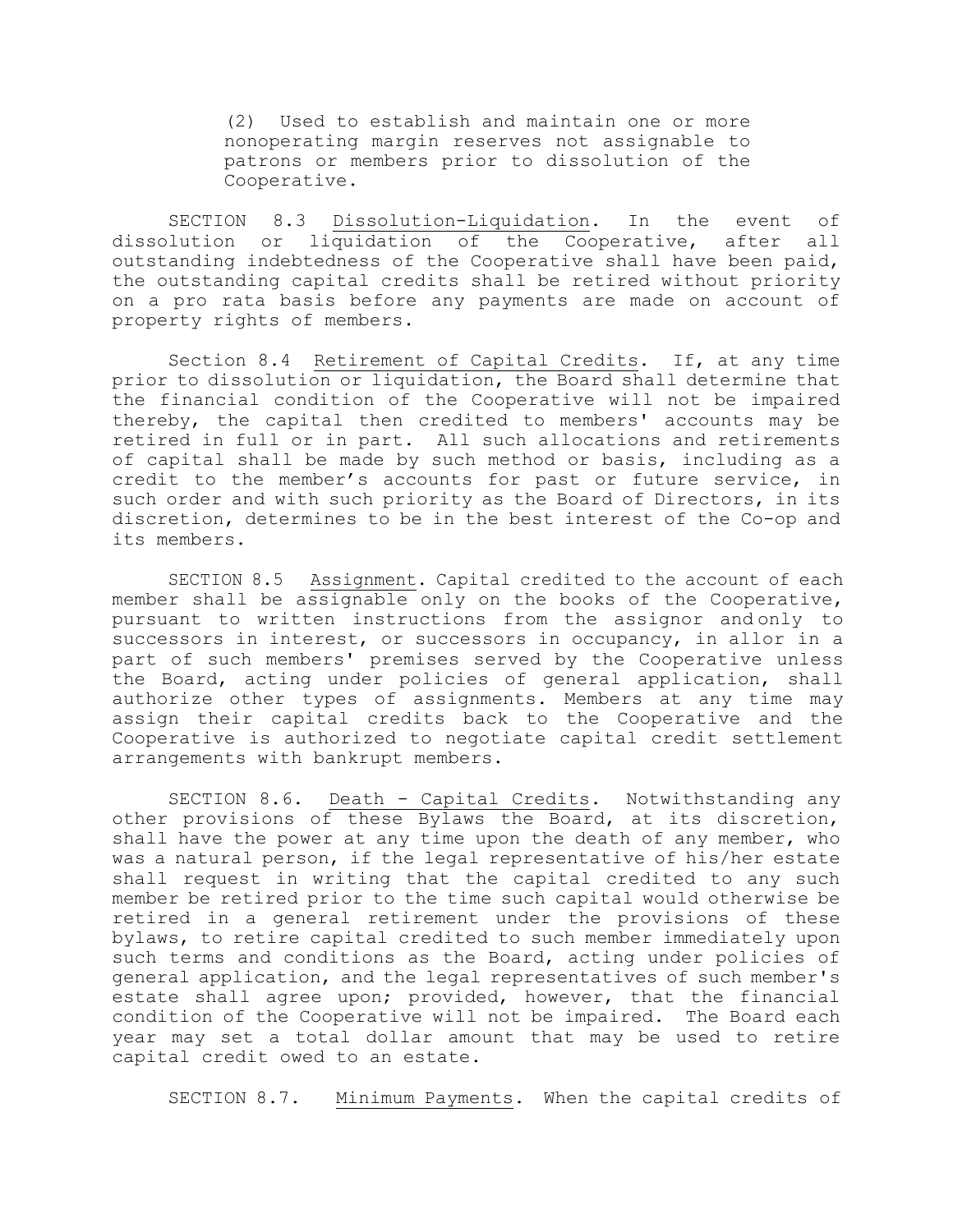any member, no longer receiving service from the Cooperative, comes to a total amount of less than a fixed sum determined by the Board, the same shall be retired in full with such retirements made only when and at the same time that a general retirement to other members is made.

During a general capital credit retirement, no checks shall be issued for less than a fixed amount determined by the Board, and the amount of such unretired capital credits will be retired in the first following year when the total amount of capital credits qualifying for retirement exceeds that amount set by the Board, including the amount carried over.

SECTION 8.8. Assignment And Gift by Failure To Claim. Notwithstanding any other provisions of the Bylaws or other provision of the membership certificate, if any member or former member fails to claim any cash retirement, capital credits, or other payment from the Cooperative on the last day of the year three years after the year in which the payment/credit was issued to him/her by notice or check mailed to him/her at the last address furnished by him/her to the Cooperative, such failure shall be and constitutes an irrevocable assignment and gift by such member or former member of such capital credit or other payment to the Cooperative. Failure to claim any such payment within the meaning of the section shall include the failure of such member or former member to cash any check mailed to him/her by the Cooperative at the last address furnished by him/her to the Cooperative. The assignment and gift provided under this section shall become effective only on the last day of the year three years after the year in which the payment/credit was issued and after sixty (60) days' notice by publication. Notice by publication is given by one insertion in a newspaper circulated in the service area of the Cooperative listing the names of those who for three years have failed to claim the credit or other payment.

SECTION 8.9. Monies Received. Monies received pursuant to Section 8.8 shall be used for charitable, humanitarian, and educational purposes as provided by state statute and as determined by the Board.

SECTION 8.10. Contractual Relationship. The members of the Cooperative, by dealing with the Cooperative, acknowledge that the terms and provisions of the Articles of Incorporation and Bylaws shall constitute and be a contract both between the Cooperative and each member, and further, between all the members themselves individually. Both the Cooperative and the members are bound by such contract, as fully as though each member had individually signed a separate instrument containing such terms and provisions with the Cooperative and each of its members.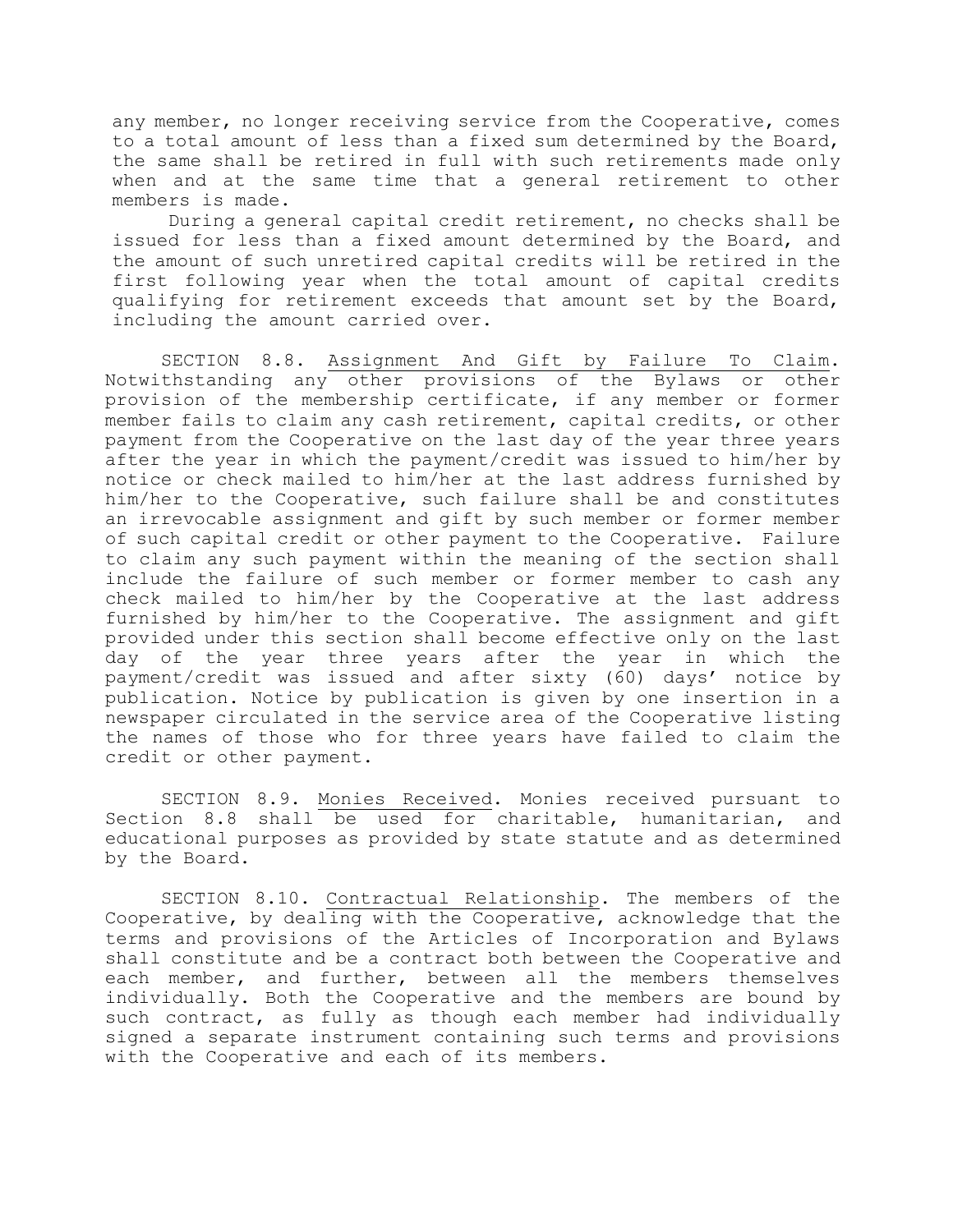# SECTION 8.11. Business Dissolution - Capital Credits.

Notwithstanding any other provisions of these Bylaws, the Board, at its discretion, shall have the power at any time upon the dissolution of a business entity that is a member, if the legal representative of the dissolving entity shall request in writing that the capital credited to any such member be retired prior to the time such capital would otherwise be retired in a general retirement under the provisions of these bylaws, to retire capital credited to such member immediately upon such terms and conditions as the Board, acting under policies of general application, and the legal representatives of such dissolved entity shall agree upon; provided, however, that the financial condition of the Cooperative will not be impaired. The Board each year may set a total dollar amount that may be used to retire capital credit owed to any dissolving entity.

### ARTICLE IX

## DISPOSITION OF PROPERTY

SECTION 9.1. Disposition of Property. The Co-op may not sell, mortgage, lease or otherwise dispose of or encumber all or any substantial portion of its property unless such sale, mortgage, lease or other disposition or encumbrance is authorized at a meeting of the members thereof by the affirmative vote of not less than twothirds of all of the members of the Co-op, and unless the notice of such proposed sale, mortgage, lease or other disposition or encumbrance shall have been contained in the notice of the meeting; provided, however, that notwithstanding anything herein contained, the Board, without authorization by the members thereof, shall have full power and authority to authorize the execution and delivery of a mortgage or mortgages or a deed or deeds of trust upon, or the pledging or encumbering of, any or all of the property, assets, rights, privileges, licenses, franchises and permits of the Co-op, whether acquired or to be acquired, and wherever situated, as well as the revenues and income therefrom, all upon such terms and conditions as the Board shall determine, to secure any indebtedness of the Co-op to United States of America or any instrumentality or agency thereof; provided further that the Board may upon the authorization of a majority of the members of the Co-op present at a meeting of the members thereof, sell, lease, or otherwise dispose of all or a substantial portion of its property to another Co-op or foreign corporation doing business in this State pursuant to the Act under which this Co-op incorporated.

### ARTICLE X

#### DISSOLUTION

SECTION 10.1. Dissolution. The Cooperative may be dissolvedby filing, as hereinafter provided, a certificate which shall be entitled and endorsed "Certificate of Dissolution of UBTA-UBET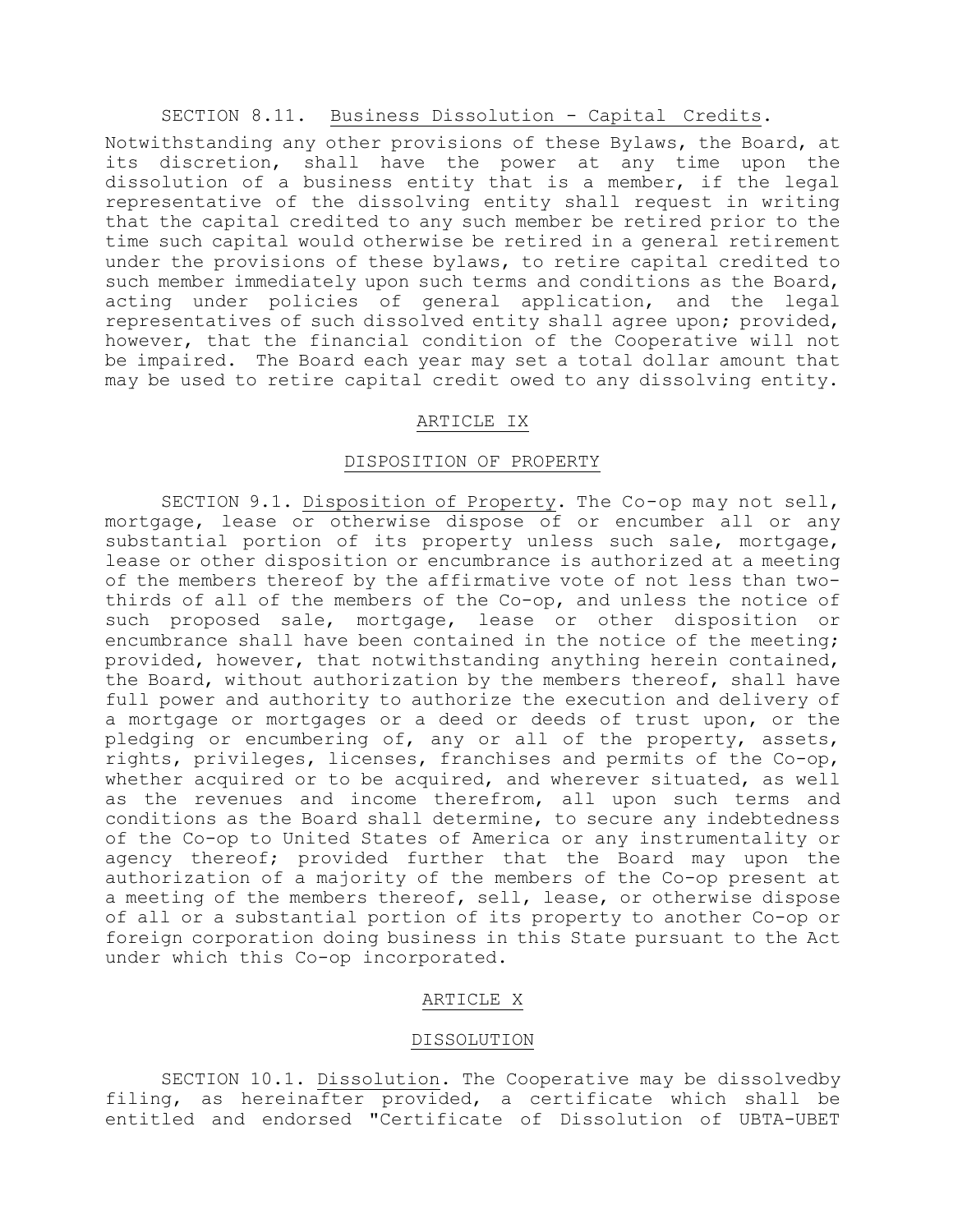Communications Inc. and shall state:

- (1) Name of the Cooperative, and if such Cooperative is a corporation resulting from a consolidation as herein provided, the names of all the original corporations or cooperatives.
- (2) The date of filing of Certificate of Incorporation, and if such Cooperative is a Cooperative resulting from a consolidation as herein provided, the dates on which the Certificates of Incorporation of the original corporations were filed.
- (3) That the Cooperative elects to dissolve.
- (4) The name and post office address of each of its directors, and the name, title, and post office address of each of its officers.

Such Certificate shall be subscribed and acknowledged in the same manner as an original Certificate of Incorporation by the president or a vice president, and the secretary or an assistant secretary, who shall make and annex an affidavit, stating that they have been authorized to execute and file such certificate by the votes cast in person of at least two-thirds (2/3) of its total membership voting without proxies and that the dissolution has been authorized by at least seventy-five percent (75%) of the holders of the indebtedness of the cooperative.

A Certificate of Dissolution and a certified copy or copies thereof shall be filed in the same place as the original Certificate of Incorporation and thereupon the Cooperative shall be deemed to be dissolved.

Such Cooperative shall continue for the purpose of paying, satisfying, and discharging any existing liabilities or obligations and collecting or liquidating its assets, and doing all other acts required to adjust and wind up its business and affairs, and may sue and be sued in its corporate name.

SECTION 10.2. Distribution Of Surplus Assets on Dissolution. Any assets remaining after all debts and liabilities of the Cooperative shall have been paid shall be disposed of pursuant to the provisions of Section 2.4 above, provided however, that, if in the judgment of the Board the amount of such surplus is too small to justify the expense of making such distribution, the Board may, in lieu thereof, donate or provide for the donation of, such surplus to one or more non-profit, charitable or educational organizations that are exempt from federal income taxation.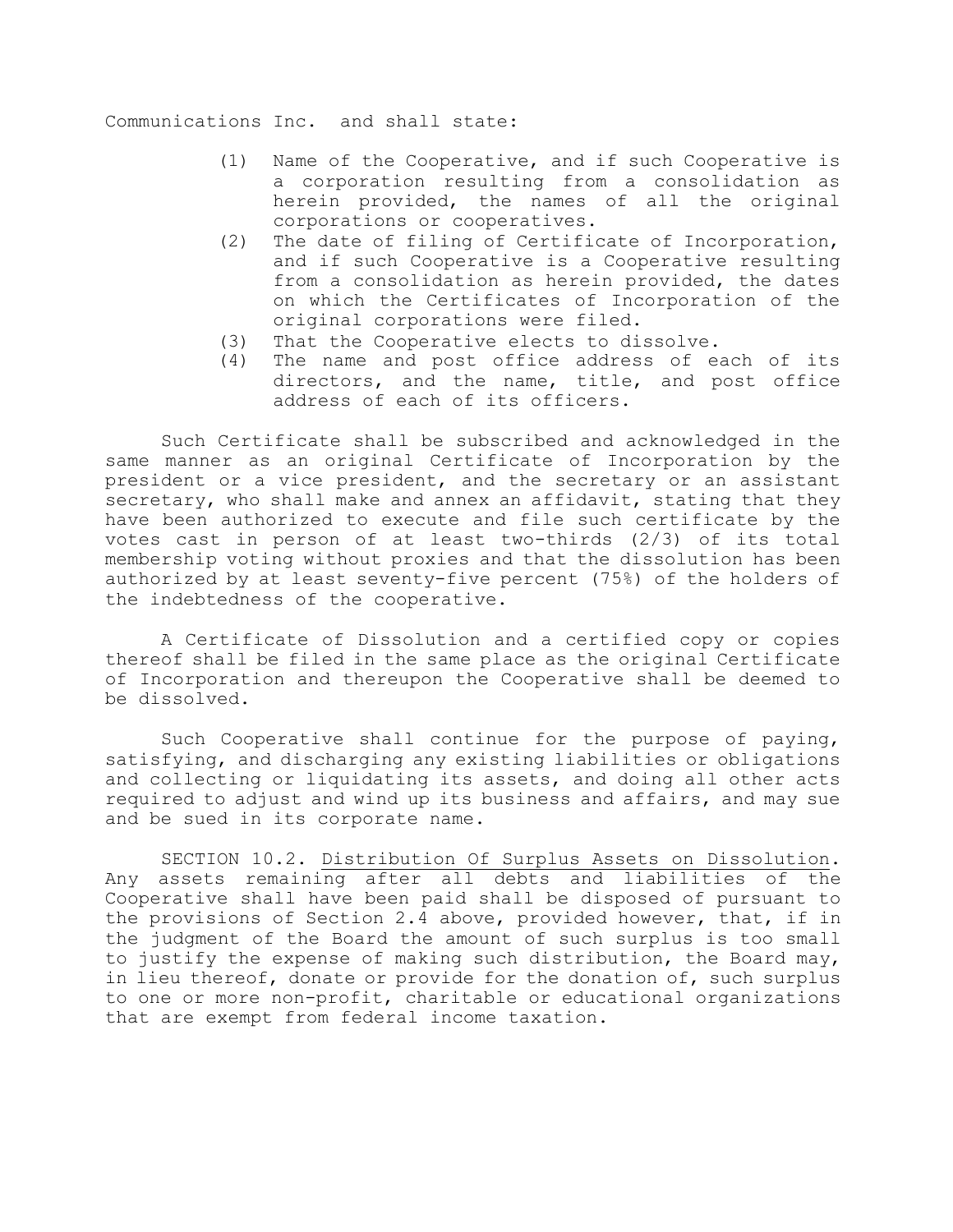#### ARTICLE XI

### SEAL

The Corporate Seal of the Cooperative shall be in the form of a circle and shall have inscribed thereon the name of the Cooperative and the words, "Corporate Seal, Utah".

#### ARTICLE XII

#### FINANCIAL TRANSACTIONS

SECTION 12.1. Contracts. Except as otherwise provided in these bylaws, the Board may authorize any officer or officers, agent,or agents, to enter into any contract or execute and deliver any instrument in the name and on behalf of the Cooperative and such authority may be general or confined to specific instances.

SECTION 12.2. Checks, Drafts, Etc. All checks, drafts, or other orders for the payment of money, and all notes, bonds, or other evidence of indebtedness issued in the name of the Cooperative shall be signed by such officer or officers, agent or agents, employee, or employees of the Cooperative and in such manner, as shall from time to time be determined by resolution of the Board.

SECTION 12.3. Deposits. All the funds of the Cooperative shall be deposited from time to time to the credit of the Cooperative in such institutions as the Board may select.

SECTION 12.4. Fiscal Year. The fiscal year of the Co-op shall begin on the first day of January of each year and shall end on the thirty-first day of December of the same year.

## ARTICLE XIII

#### MISCELLANEOUS

SECTION 13.1. Membership In Other Organizations. The Cooperative may become a member or purchase stock in other profit or nonprofit organizations, associations, partnerships, or joint ventures when the Board finds that the general or long-term interests of its membership will be served by such investments or participation.

SECTION 13.2. Waiver Of Notice. Any member or Director may waive in writing any notice of a meeting required to be given by these Bylaws. The attendance of a member or Director at any meeting shall constitute a waiver of notice of such meeting by such member or director, except in case a member or Director shall attend a meeting for the express purpose of objecting to the transaction of any business on the grounds that the meeting has not been lawfully called or convened.